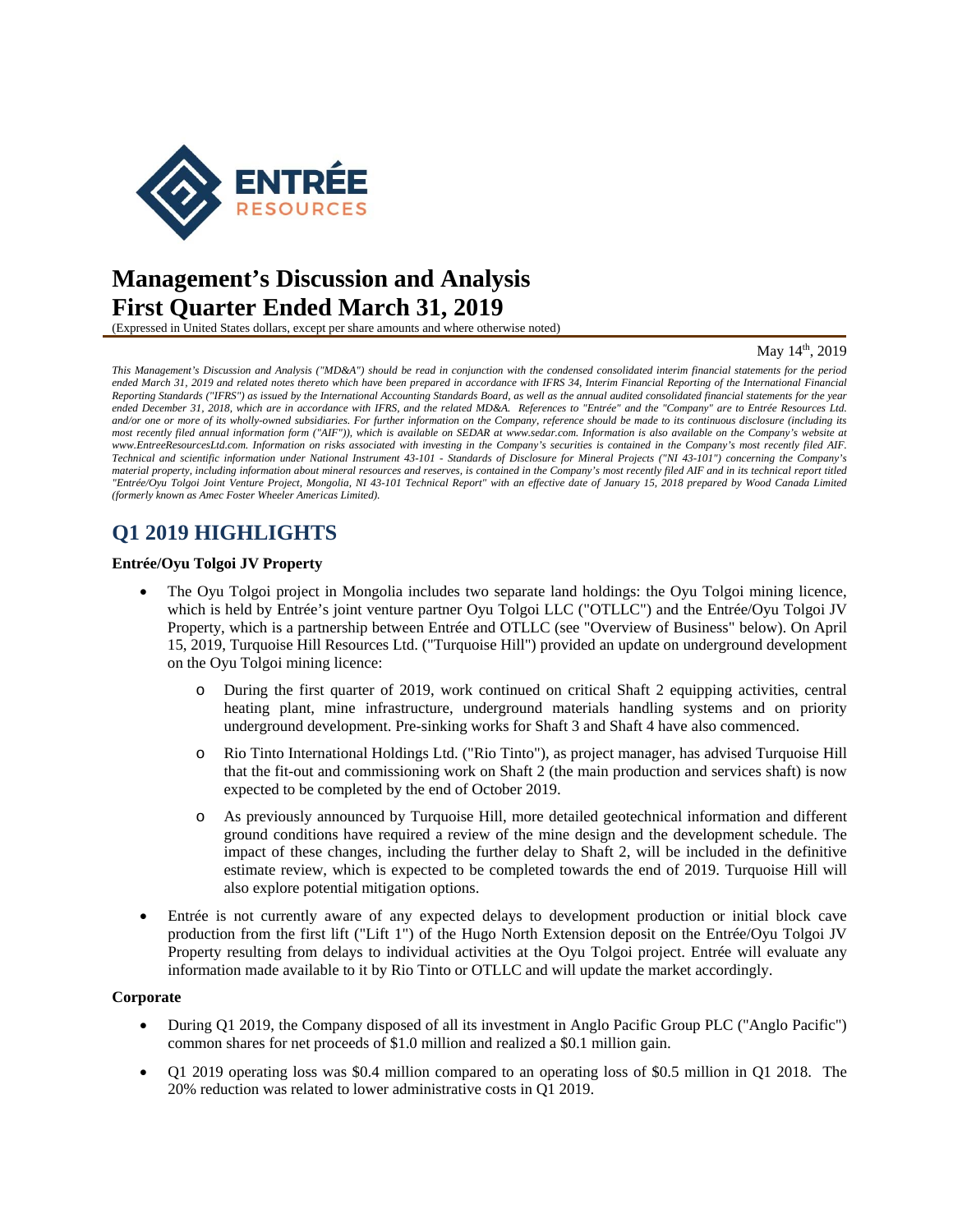Q1 2019 operating cash outflow after working capital was \$0.7 million compared to a \$0.2 million operating cash outflow in Q1 2018 and, as at March 31, 2019, cash and short-term investments balance was \$6.5 million. The working capital balance as at March 31, 2019 was \$6.4 million.

# **OVERVIEW OF BUSINESS**

Entrée is a mineral resource company with interests in development and exploration properties in Mongolia, Peru and Australia.

The Company's principal asset is its interest in the Entrée/Oyu Tolgoi joint venture property (the "Entrée/Oyu Tolgoi JV Property") – a carried 20% participating interest in two of the Oyu Tolgoi project deposits, and a carried 20% or 30% interest (depending on the depth of mineralization) in the surrounding large, underexplored, highly prospective land package located in the South Gobi region of Mongolia. Entrée's joint venture partner, OTLLC, holds the remaining interest.

The Oyu Tolgoi project includes two separate land holdings: the Oyu Tolgoi mining licence, which is held by OTLLC (66% Turquoise Hill and 34% the Government of Mongolia), and the Entrée/Oyu Tolgoi JV Property, which is a partnership between Entrée and OTLLC. The Entrée/Oyu Tolgoi JV Property comprises the eastern portion of the Shivee Tolgoi mining licence, and all of the Javhlant mining licence, which mostly surround the Oyu Tolgoi mining licence (Figure 1). Both the Shivee Tolgoi and Javhlant mining licences are held by Entrée. The terms of the joint venture between Entrée and OTLLC (the "Entrée/Oyu Tolgoi JV") state that Entrée has a 20% participating interest with respect to mineralization extracted from deeper than 560 metres below surface and a 30% participating interest with respect to mineralization extracted from above 560 metres depth.

The Entrée/Oyu Tolgoi JV Property includes the Hugo North Extension copper-gold deposit (also referred to as "HNE") and the majority of the Heruga copper-gold-molybdenum deposit. The resources at Hugo North Extension include a Probable reserve, which is part of Lift 1 of the Oyu Tolgoi underground block cave mining operation. Lift 1 is in development by project operator Rio Tinto, with first development production from the Entrée/Oyu Tolgoi JV Property expected in 2021. While Entrée is not currently aware of any expected delays to development production or initial block cave production from Lift 1 of HNE resulting from delays to individual activities at the Oyu Tolgoi project, Entrée will evaluate any information made available to it by Rio Tinto or OTLLC and will update the market accordingly. When completed, Oyu Tolgoi is expected to become the world's third largest copper mine.

In addition to the Hugo North Extension copper-gold deposit, the Entrée/Oyu Tolgoi JV Property includes approximately 94% of the resource tonnes outlined at the Heruga copper-gold-molybdenum deposit and a large exploration land package, which together form a significant component of the overall Oyu Tolgoi project.

The first two phases of the Oyu Tolgoi project are fully financed, with the Oyut open pit mine on the Oyu Tolgoi mining licence (Phase 1) currently in production and construction of Lift 1 of the Hugo North/Hugo North Extension underground block cave (Phase 2) currently in progress.

The Company also has the following assets:

- Blue Rose JV a 56.53% interest in the Blue Rose joint venture ("Blue Rose JV") on minerals other than iron ore on Exploration Licence 6006 ("EL 6006") in the Olary Region of South Australia. The Blue Rose JV partners also have certain rights and royalties with respect to iron ore outlined or extracted from the area covered by EL 6006.
- The right to Cañariaco Project Royalty Pass-Through Payments (see "Investments" section below).

The Company's corporate headquarters are located in Vancouver, British Columbia, Canada. Field operations are conducted out of local offices in Mongolia.

As at March 31, 2019 and the date of this MD&A, Rio Tinto beneficially owns 30,366,129 common shares (including 13,799,333 common shares held by Turquoise Hill), or 17.4% of the outstanding shares of the Company. As at March 31, 2019, Sandstorm Gold Ltd. ("Sandstorm") owned 28,559,880 common shares, or 16.3% of the outstanding shares of the Company. As at the date of this MD&A, Sandstorm owns 28,643,880 common shares, or 16.4% of the outstanding shares of the Company.

Trading of the Company's common shares commenced on the NYSE American effective July 18, 2005, under the trading symbol "EGI". On April 24, 2006, the Company's common shares began trading on the Toronto Stock Exchange ("TSX") and discontinued trading on the TSX Venture Exchange. The trading symbol remained "ETG".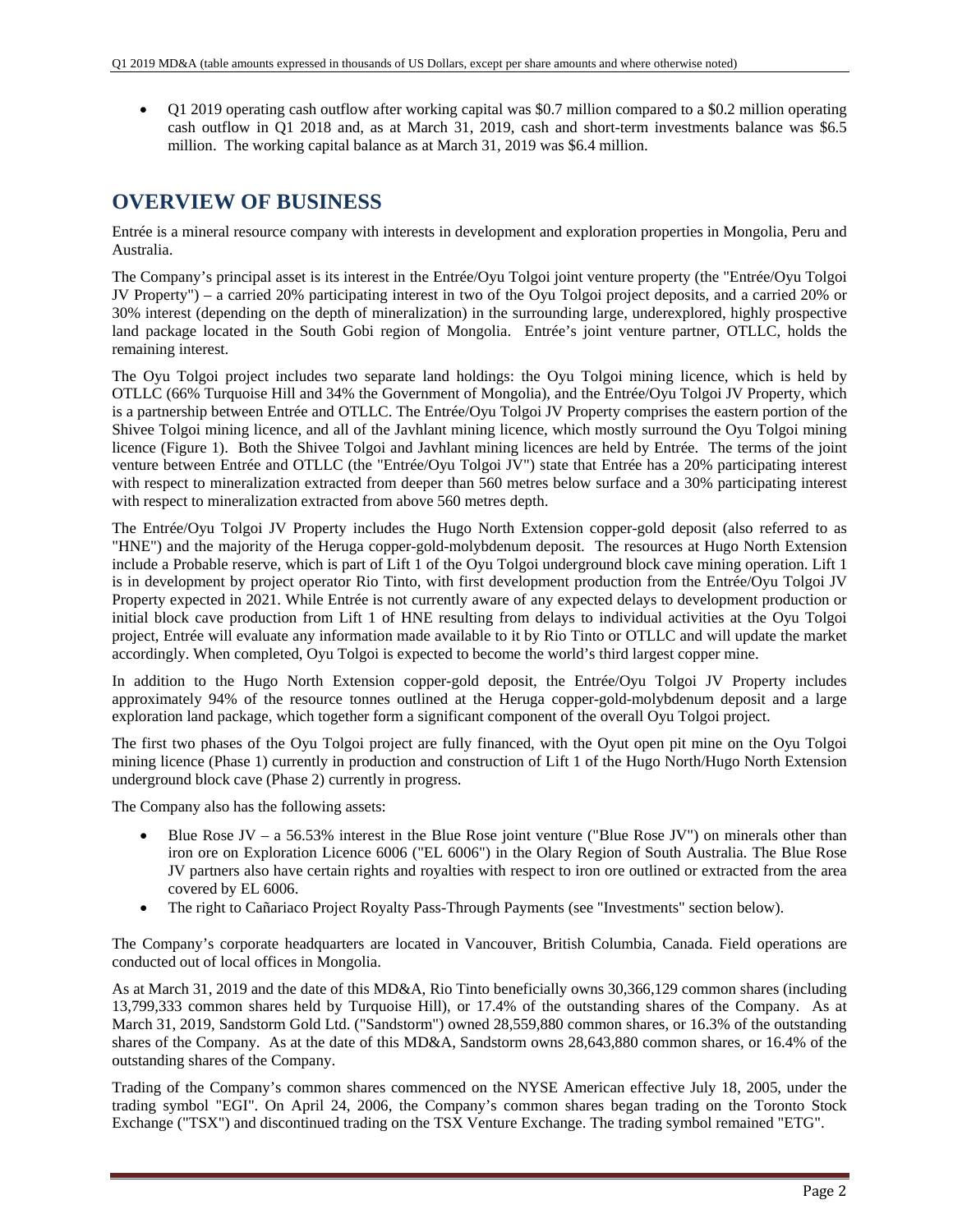# **OUTLOOK AND STRATEGY**

The Company's primary objectives for the 2019 year continue to include:

- Continuing constructive discussions with the Government of Mongolia; and
- Working with other Oyu Tolgoi stakeholders to advance potential amendments to the joint venture agreement (the "Entrée/Oyu Tolgoi JVA") that currently governs the relationship between Entrée and OTLLC. The form of Entrée/Oyu Tolgoi JVA was agreed between the parties in 2004, prior to the execution of the Oyu Tolgoi Investment Agreement and commencement of underground development. The Company believes that amendments that align the interests of all stakeholders as they are now understood would be in the best interests of the Company and its shareholders provided there is no net erosion of value to Entrée. No agreements have been finalized and there are no assurances agreements may be finalized in the future.

Corporate costs, which include Mongolian site management and compliance costs, remain estimated between \$1.2 million and \$1.5 million for the full 2019 year. The Company continues to focus its efforts on conserving cash reserves and remaining prudent with its expenditures.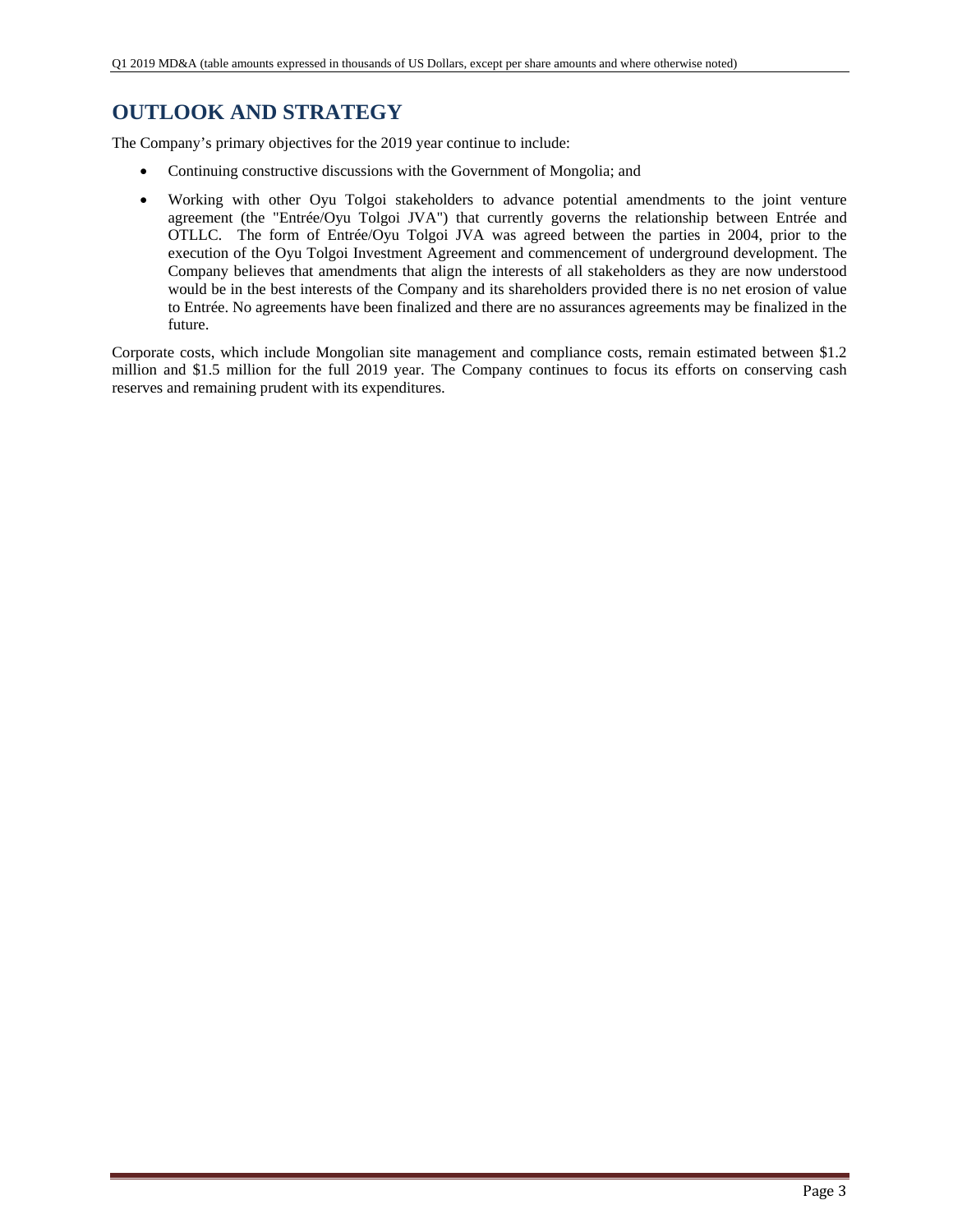# **ENTRÉE/OYU TOLGOI JV PROPERTY AND SHIVEE WEST PROPERTY – MONGOLIA**

## **2018 Technical Report Highlights**

In Q1 2018, the Company announced the results of an updated technical report (the "2018 Technical Report") completed on its interest in the Entrée/Oyu Tolgoi JV Property. The 2018 Technical Report discusses two development scenarios, an updated reserve case (the "2018 Reserve Case") and a Life-of-Mine ("LOM") Preliminary Economic Assessment (the "2018 PEA"). The 2018 Reserve Case is based only on mineral reserves attributable to the Entrée/Oyu Tolgoi JV from Lift 1 of the Hugo North Extension underground block cave.

The 2018 PEA is an alternative development scenario completed at a conceptual level that assesses the inclusion of Hugo North Extension Lift 2 and Heruga into an overall mine plan with Hugo North Extension Lift 1. The 2018 PEA includes Indicated and Inferred resources from Hugo North Extension Lifts 1 and 2, and Inferred resources from Heruga. Significant development and capital decisions will be required for the eventual development of Hugo North Extension Lift 2 and Heruga once production commences at Hugo North Extension Lift 1.

LOM highlights of the production and financial results from the 2018 Reserve Case and the 2018 PEA are summarized as follows:

| Entrée/Oyu Tolgoi JV Property                | <b>Units</b> | <b>2018 Reserve Case</b>                                                 | <b>2018 PEA</b>                                                             |
|----------------------------------------------|--------------|--------------------------------------------------------------------------|-----------------------------------------------------------------------------|
| Probable Reserve Feed                        |              | 35 Mt @ 1.59% Cu,<br>0.55 g/t Au, 3.72 g/t Ag<br>$(1.93\% \text{ CuEq})$ |                                                                             |
| <b>Indicated Resource Feed</b>               |              | ----                                                                     | 113 Mt @ 1.42% Cu,<br>$0.50$ g/t Au, 3.63 g/t Ag<br>$(1.73\% \text{ CuEq})$ |
| <b>Inferred Resource Feed</b>                |              | ----                                                                     | 708 Mt @ 0.53% Cu,<br>0.44 g/t Au, 1.79 g/t Ag<br>$(0.82 \%$ CuEq)          |
| Copper Recovered                             | Mlb          | 1,115                                                                    | 10,497                                                                      |
| <b>Gold Recovered</b>                        | koz          | 514                                                                      | 9,367                                                                       |
| <b>Silver Recovered</b>                      | koz          | 3,651                                                                    | 45,378                                                                      |
| <b>Entrée Attributable Financial Results</b> |              |                                                                          |                                                                             |
| LOM Cash Flow, pre-tax                       | \$M          | 382                                                                      | 2,078                                                                       |
| NPV5%, after-tax                             | \$M          | 157                                                                      | 512                                                                         |
| NPV8%, after-tax                             | \$M          | 111                                                                      | 278                                                                         |
| NPV10%, after-tax                            | \$M          | 89                                                                       | 192                                                                         |

*Notes:* 

*1. The 2018 Reserve Case and the 2018 PEA are alternative cases and the Entrée attributable financial results are not additive.* 

*2. Long term metal prices used in the net present value ("NPV") economic analyses are: copper \$3.00/lb, gold \$1,300.00/oz and silver \$19.00/oz.* 

*3. Mineral reserves and mineral resources are reported on a 100% basis.* 

*4. Entrée has a 20% interest in the above processed material and recovered metal.* 

*5. The mineral reserves in the 2018 Reserve Case are not additive to the mineral resources in the 2018 PEA. 6. Copper equivalent ("CuEq") is calculated as shown in the footnotes to the Mineral Resources Table below.* 

The economic analysis in the 2018 PEA does not have as high a level of certainty as the 2018 Reserve Case. The 2018 PEA is preliminary in nature and includes Inferred mineral resources that are considered too speculative geologically to have the economic considerations applied to them that would enable them to be categorized as mineral reserves, and there is no certainty that the 2018 PEA will be realized. Mineral resources are not mineral reserves and do not have demonstrated economic viability.

In both development options (2018 Reserve Case and 2018 PEA) the Company is only reporting the production and cash flows attributable to the Entrée/Oyu Tolgoi JV Property, not production and cash flows for other mineral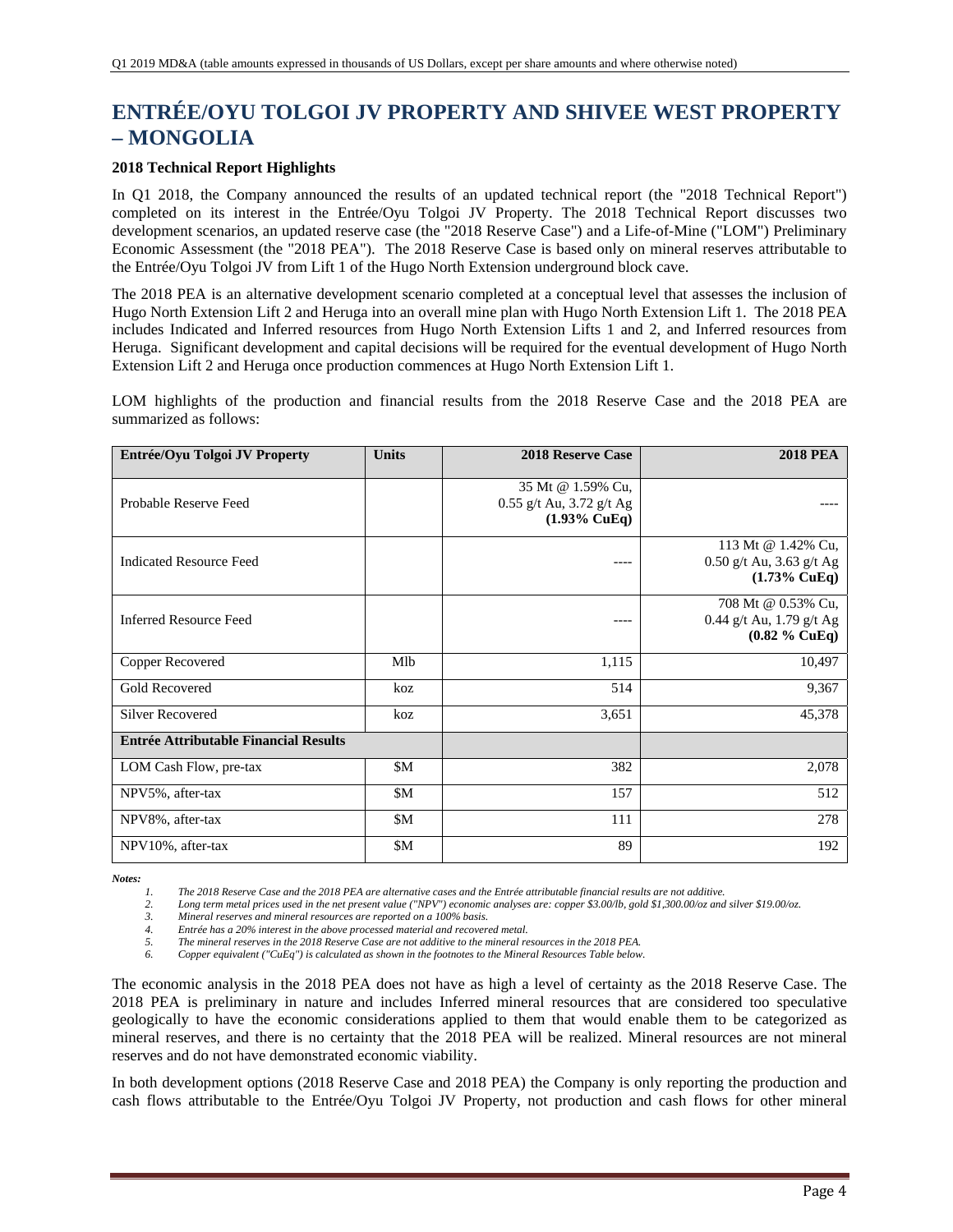deposits located on the Oyu Tolgoi mining licence owned 100% by OTLLC. Note the production and cash flows from these two development options are not additive.

Both the 2018 Reserve Case and the 2018 PEA are based on information reported within the 2016 Oyu Tolgoi Feasibility Study ("OTFS16"), completed by OTLLC on the Oyu Tolgoi project (refer to Turquoise Hill's press release dated October 21, 2016). OTFS16 discusses the mine plan for Lift 1 of the Hugo North (including Hugo North Extension) underground block cave on both the Oyu Tolgoi mining licence and the Entrée/Oyu Tolgoi JV Property. Rio Tinto is managing the construction and eventual operation of Lift 1 as well as any future development of deposits included in the 2018 PEA.

Below are some of the key financial assumptions and outputs from the two alternative cases, the 2018 Reserve Case and the 2018 PEA. All figures shown for both cases are reported on a 100% Entrée/Oyu Tolgoi JV basis, unless otherwise noted, where it is for Entrée's 20% attributable interest. Both cases assume long term metal prices of \$3.00/lb copper, \$1,300.00/oz gold and \$19.00/oz silver.

Key items per the 2018 Reserve Case outputs are as follows:

- Entrée/Oyu Tolgoi JV Property development production from Hugo North Extension Lift 1 starts in 2021 with initial block cave production starting in 2026.
- 14-year mine life (5-years development production and 9-years block cave production).
- Maximum production rate of approximately 24,000 tonnes per day ("tpd"), which is blended with production from OTLLC's Oyut open pit deposit and Hugo North deposit to reach an average mill throughput of approximately 110,000 tpd.
- Total direct development and sustaining capital expenditures of approximately \$262 million (\$52 million attributable to Entrée).
- Entrée LOM average cash cost \$1.25/lb payable copper.
- Entrée LOM average cash costs after credits ("C1") \$0.56/lb payable copper.
- Entrée LOM average all-in sustaining costs after credits ("AISC") \$1.03/lb payable copper.

Key items per the 2018 PEA outputs are as follows:

| Entrée/Oyu Tolgoi JV Property  | <b>Units</b> | 2018 PEA $(1)(2)$       |                     |  |  |  |  |
|--------------------------------|--------------|-------------------------|---------------------|--|--|--|--|
|                                |              | HNE Lift $1 +$ Lift $2$ | HNE Lift 1+2+Heruga |  |  |  |  |
| <b>LOM Cash Flow</b>           | \$M          |                         |                     |  |  |  |  |
| Before-tax<br>٠                |              | \$2,133                 | \$2,078             |  |  |  |  |
| After-tax<br>٠                 |              | \$1,595                 | \$1,522             |  |  |  |  |
| <b>NPV</b>                     | \$M          |                         |                     |  |  |  |  |
| 5%                             |              | \$506                   | \$512               |  |  |  |  |
| 8%                             |              | \$277                   | \$278               |  |  |  |  |
| Mine Life $(3)$                | Years        | 33                      | $77*$               |  |  |  |  |
| Metal Recovered <sup>(4)</sup> |              |                         |                     |  |  |  |  |
| Copper<br>٠                    | Mlb          | 5,579                   | 10,497              |  |  |  |  |
| Gold                           | Koz          | 2,637                   | 9,367               |  |  |  |  |
| Silver<br>٠                    | Koz          | 20,442                  | 45,378              |  |  |  |  |
| $Notes^{\cdot}$                |              |                         |                     |  |  |  |  |

*1. Long term metal prices used in the NPV economic analyses are: copper \$3.00/lb, gold \$1,300.00/oz and silver \$19.00/oz.* 

*2. The economic analysis in the 2018 PEA does not have as high a level of certainty as the 2018 Reserve Case. The 2018 PEA is preliminary in nature and includes Inferred mineral resources that are considered too speculative geologically to have the economic considerations applied*  to them that would enable them to be categorized as mineral reserves, and there is no certainty that the 2018 PEA will be realized. Mineral *resources are not mineral reserves and do not have demonstrated economic viability.* 

- Mineralization mined from the Entrée/Oyu Tolgoi JV Property is blended with production from other deposits on the Oyu Tolgoi mining licence to reach a mill throughput of 110,000 tpd.
- Development schedule assumptions for Entrée/Oyu Tolgoi JV Property:
	- 2021 start of Lift 1 development production and in 2026 initial Lift 1 block cave production

*<sup>3.</sup> \*The 2018 PEA covers a period from 2021 to 2097 (77 years), but there is an 11-year period (2054-2064) with no mining from the Entrée/Oyu Tolgoi JV Property when other mineralization from the Oyu Tolgoi mining licence is being mined and processed.* 

*<sup>4.</sup> Entrée has a 20% attributable interest in the recovered metal.*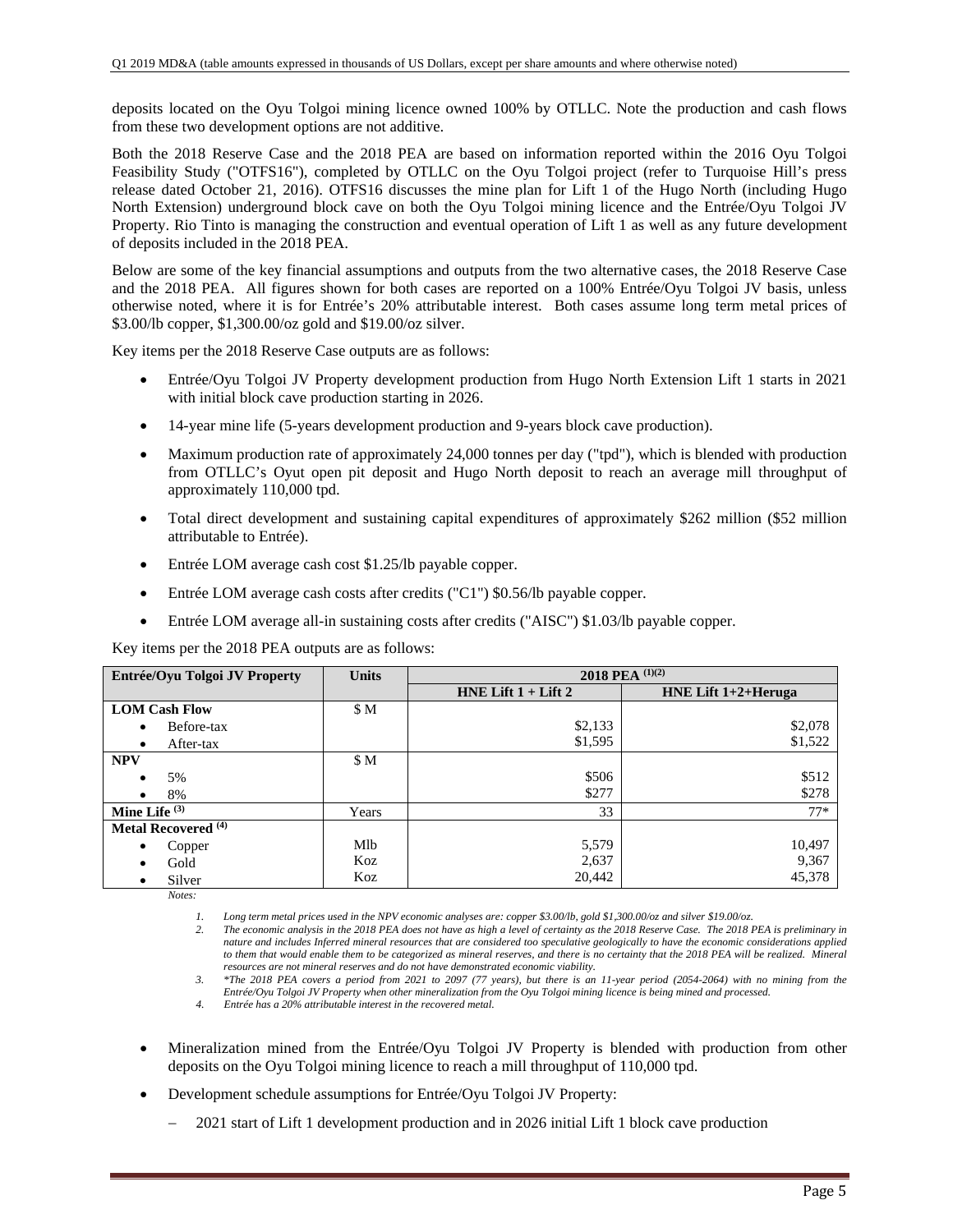- 2028 Lift 2 development production and in 2035 initial Lift 2 block cave production
- 2065 Heruga development production and in 2069 initial block cave production
- Total direct development and sustaining capital expenditures of approximately \$8,637 million (\$1,727 million attributable to Entrée).
- Entrée LOM average cash cost \$1.97/lb payable copper.
- Entrée LOM average C1 cash costs \$0.68/lb payable copper.
- Entrée LOM average AISC after credits \$1.83/lb payable copper.

The 2018 PEA and the 2018 Reserve Case are not mutually exclusive; if the 2018 Reserve Case is developed and brought into production, the mineralization from Hugo North Extension Lift 2 and Heruga is not sterilized or reduced in tonnage or grades. Heruga could be a completely standalone underground operation, independent of other Oyu Tolgoi project underground development, and provides considerable flexibility for mine planning and development. Although molybdenum is present in the Heruga deposit, the 2018 PEA does not include the construction of a molybdenum circuit for its recovery, but it could be added in the future if economic conditions for molybdenum improve. As noted in the Turquoise Hill press release dated October 21, 2016, there are also potential opportunities for increasing the underground mining rate (and mill throughput), which would require further development and sustaining capital and different operating costs, however it would likely result in Lift 2 and Heruga mineralization being mined earlier in the overall Oyu Tolgoi mine plan and potentially improved economics for Entrée.

The 2018 Technical Report has been filed on SEDAR and is available for review under the Company's profile on SEDAR (www.sedar.com) or on www.EntreeResourcesLtd.com.

### **Summary and Location of Project**

The "Entrée/Oyu Tolgoi JV Project" (shown on Figure 1) comprises the Entrée/Oyu Tolgoi JV Property and the Shivee West Property (see "Shivee West Property Summary" below). The Entrée/Oyu Tolgoi JV Project completely surrounds OTLLC's Oyu Tolgoi mining licence and forms a significant portion of the overall Oyu Tolgoi project area. Figure 1 also shows the main mineral deposits that form the Oyu Tolgoi trend of porphyry deposits and several priority exploration targets, including Airstrip, Bumbat Ulaan, Mag West and Southeast IP.

The Entrée/Oyu Tolgoi JV Project is located within the Aimag (province) of Ömnögovi in the South Gobi region of Mongolia, about 570 kilometres ("km") south of the capital city of Ulaanbaatar and 80 km north of the border with China.

The Entrée/Oyu Tolgoi JV Property comprises the eastern portion of the Shivee Tolgoi mining licence and all of the Javhlant mining licence, and hosts:

- The Hugo North Extension copper-gold porphyry deposit (Lift 1 and Lift 2):
	- Lift 1 is the upper portion of the Hugo North Extension copper-gold porphyry deposit and forms the basis of the 2018 Reserve Case. It is the northern portion of the Hugo North Lift 1 underground block cave mine plan that is currently in development on the Oyu Tolgoi mining licence. Starting in approximately 2021, the development will cross north onto the Entrée/Oyu Tolgoi JV Property. Hugo North Extension Lift 1 Probable reserves include 35 million tonnes ("Mt") grading 1.59% copper, 0.55 grams per tonne ("g/t") gold, and 3.72 g/t silver. Lift 1 mineral resources are also included in the alternative development scenario, as part of the mine plan for the 2018 PEA.
	- Lift 2 is immediately below Lift 1 and is the next potential phase of underground mining, once Lift 1 mining is complete. Lift 2 is currently included as part of the alternative, 2018 PEA mine plan. Hugo North Extension Lift 2 resources included in the 2018 PEA mine plan are: 78 Mt (Indicated), grading 1.34% copper, 0.48 g/t gold, and 3.59 g/t silver; plus 88.4 Mt (Inferred), grading 1.34% copper, 0.48 g/t gold, and 3.59 g/t silver.
- The Heruga copper-gold-molybdenum porphyry deposit is at the south end of the Oyu Tolgoi trend of porphyry deposits. Approximately 94% of the Heruga deposit occurs on the Entrée/Oyu Tolgoi JV Property. The 2018 PEA includes Heruga as the final deposit to be mined, as two separate block caves, one to the south with a slightly deeper block cave to the north. The portion of the Heruga mineral resources that occur on the Entrée/Oyu Tolgoi JV Property and are part of the alternative, 2018 PEA mine plan include 620 Mt (Inferred) grading 0.42% copper, 0.43 g/t gold, and 1.53 g/t silver.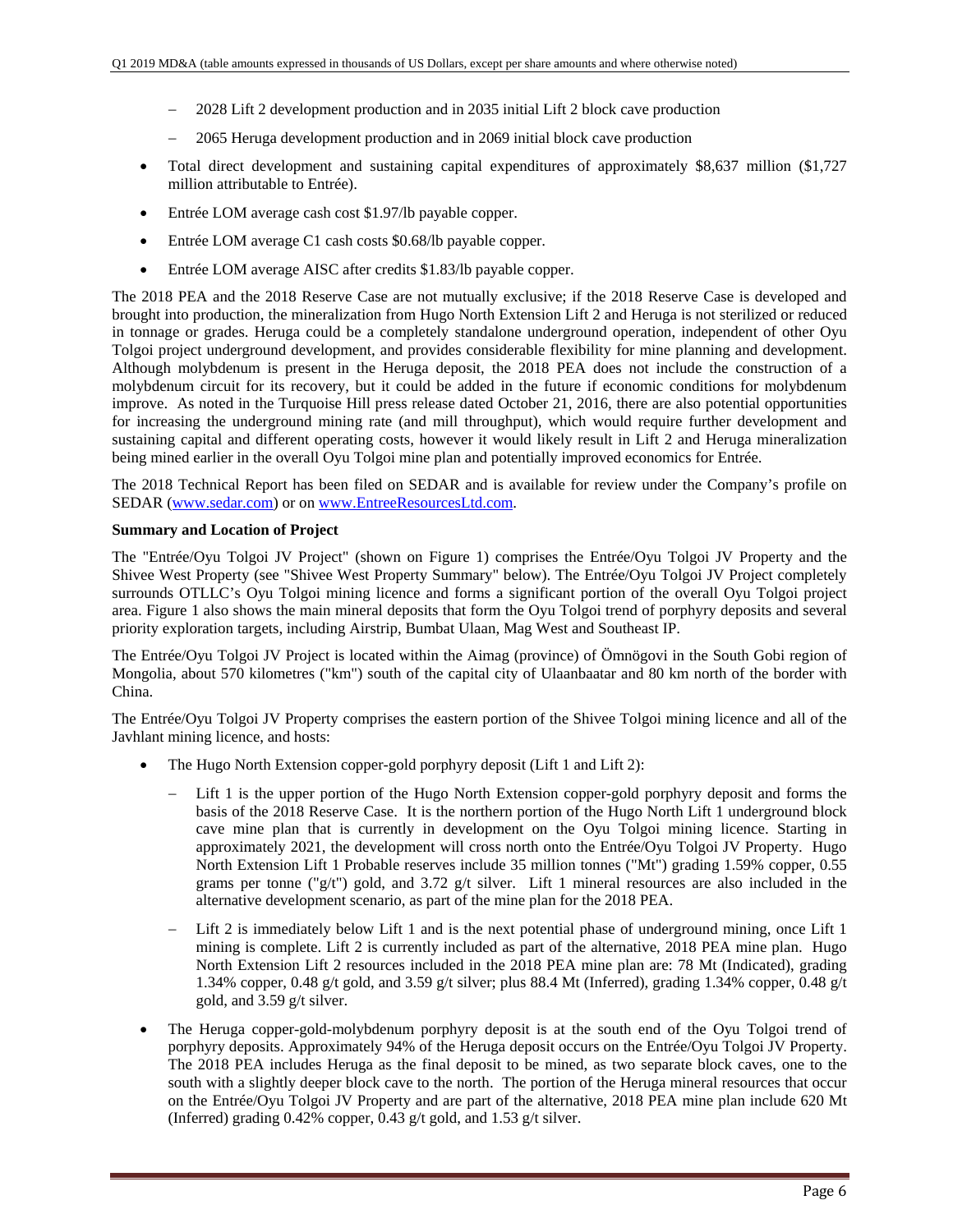A large prospective land package.

Entrée has a 20% or 30% (depending on the depth of mineralization) participating interest in the Entrée/Oyu Tolgoi JV with OTLLC holding the remaining 80% (or 70%) interest. OTLLC has a 100% interest in other Oyu Tolgoi project areas, including the Oyut open pit, which is currently in production, and the Hugo North and Hugo South deposits on the Oyu Tolgoi mining licence.



**Figure 1 – Entrée/Oyu Tolgoi JV Project** 

*1. \*The Shivee West Property is subject to a License Fees Agreement between Entrée and OTLLC and may ultimately be included in the Entrée/Oyu Tolgoi JV Property.* 

*2. \*\* Outline of mineralization projected to surface. 3. Entrée has a 20% participating interest in the Hugo North Extension and Heruga resources and reserves.* 

Figure 1 shows the location of a north-northeast oriented, west-looking cross section (A-A') through the 12.4 kmlong trend of porphyry deposits that comprise the Oyu Tolgoi project. The cross section is shown on Figure 2 with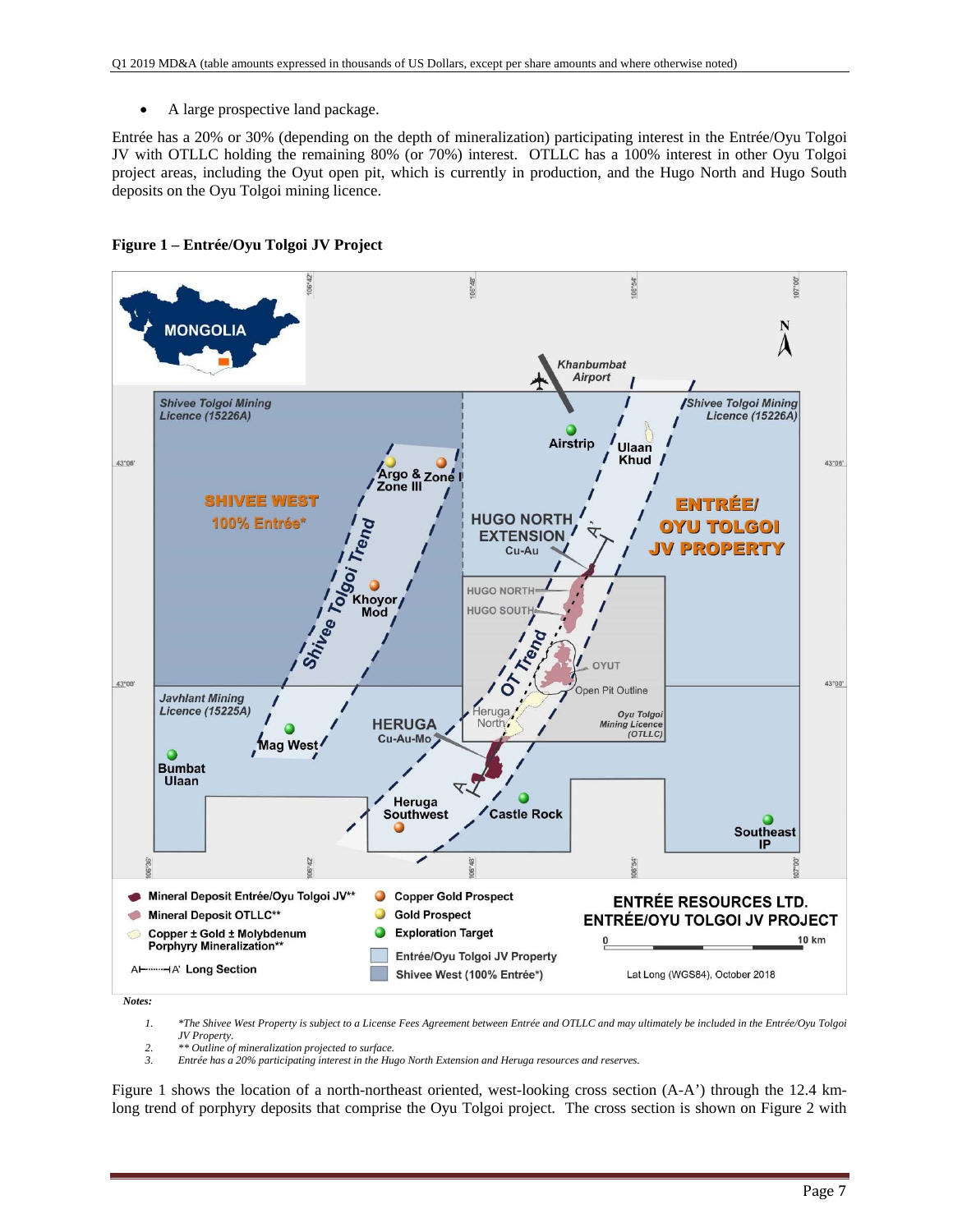the Entrée/Oyu Tolgoi JV Property to the right (north) and left (south) of the central portion, the Oyu Tolgoi mining licence, held 100% by OTLLC. The deposits that are included in the mine plans for the two alternative cases, the 2018 Reserve Case and the 2018 PEA, are shown on Figure 2.



**Figure 2 – Cross Section Through the Oyu Tolgoi Trend of Porphyry Deposits** 

The 2018 Technical Report forms the basis for the scientific and technical information in this MD&A regarding the Entrée/Oyu Tolgoi JV Project. Portions of the information are based on assumptions, qualifications and procedures which are not fully described herein. Reference should be made to the Company's AIF dated March 29, 2019 and to the full text of the 2018 Technical Report, which are available on the Company's website (www.EntreeResourcesLtd.com) or on SEDAR (www.sedar.com).

## **Capital and Operating Costs**

Under the terms of the Entrée/Oyu Tolgoi JV, OTLLC is responsible for 80% of all costs incurred on the Entrée/Oyu Tolgoi JV Property for the benefit of the Entrée/Oyu Tolgoi JV, including capital expenditures, and Entrée is responsible for the remaining 20%. In accordance with the terms of the Entrée/Oyu Tolgoi JVA, Entrée has elected to have OTLLC debt finance Entrée's share of costs for approved programs and budgets, with interest accruing at OTLLC's actual cost of capital or prime +2%, whichever is less, at the date of the advance. Debt repayment may be made in whole or in part from (and only from) 90% of monthly available cash flow arising from the sale of Entrée's share of products. Available cash flow means all net proceeds of sale of Entrée's share of products in a month less Entrée's share of costs of Entrée/Oyu Tolgoi JV activities for the month that are operating costs under Canadian generally-accepted accounting principles.

The following is a description of how Entrée recognizes its share of Oyu Tolgoi project capital costs, specifically, the timing of recognition under the terms of the Entrée/Oyu Tolgoi JVA and generally accepted accounting principles.

Under the terms of the Entrée/Oyu Tolgoi JVA, any mill, smelter and other processing facilities and related infrastructure will be owned exclusively by OTLLC and not by Entrée. Mill feed from the Entrée/Oyu Tolgoi JV Property will be transported to the concentrator and processed at cost (using industry standards for calculation of cost including an amortization of capital costs). Underground infrastructure on the Oyu Tolgoi mining licence is also owned exclusively by OTLLC, although the Entrée/Oyu Tolgoi JV will eventually share usage once underground development crosses onto the Entrée/Oyu Tolgoi JV Property. As a result of this, Entrée recognizes those capital costs incurred by OTLLC on the Oyu Tolgoi mining licence as an amortization charge for capital costs that will be calculated in accordance with Canadian generally accepted accounting principles determined yearly based on the estimated tonnes of concentrate produced for Entrée's account during that year relative to the estimated total life-ofmine concentrate to be produced (for processing facilities and related infrastructure), or the estimated total life-ofmine tonnes to be milled from the relevant deposit(s) (in the case of underground infrastructure). The charge is made to Entrée's operating account when the Entrée/Oyu Tolgoi JV mine production is actually milled.

For direct capital cost expenditures on the Entrée/Oyu Tolgoi JV Property, Entrée will recognize its proportionate share of costs at the time of actual expenditure.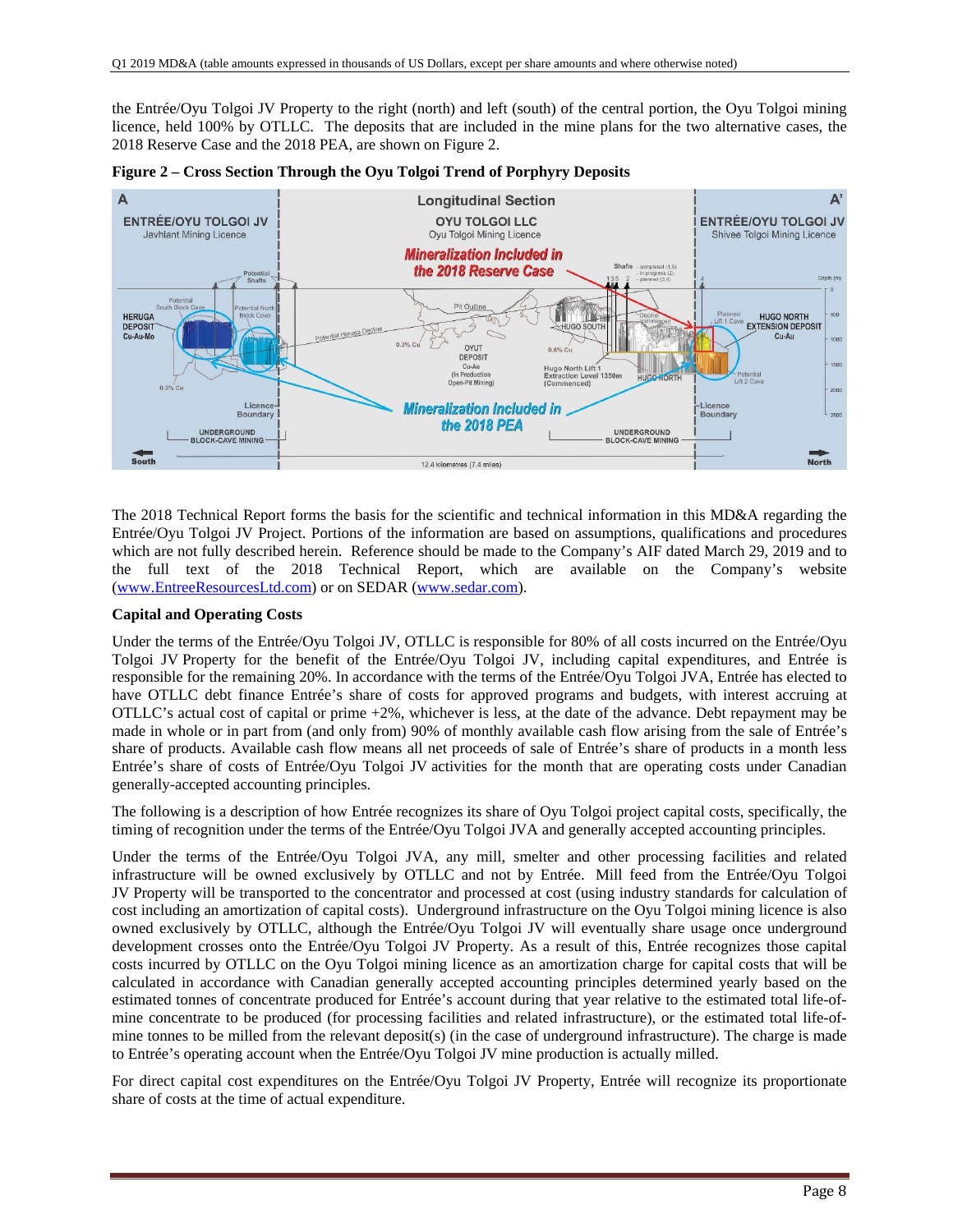The capital and operating costs in the 2018 Reserve Case are based on estimates prepared for OTFS16. The capital and operating costs in the 2018 PEA are based on data provided by OTLLC.

The cash flows in the 2018 Reserve Case and 2018 PEA are based on data provided by OTLLC, including mining schedules and annual capital and operating cost estimates, as well as Entrée's interpretation of the commercial terms applicable to the Entrée/Oyu Tolgoi JV, and certain assumptions regarding taxes and royalties. The cash flows have not been reviewed or endorsed by OTLLC. There can be no assurance that OTLLC or its shareholders will not interpret certain terms or conditions, or attempt to renegotiate some or all of the material terms governing the joint venture relationship, in a manner which could have an adverse effect on Entrée's future cash flow and financial condition.

The cash flows also assume that Entrée will ultimately have the benefit of the standard royalty rate of 5% of sales value, payable by OTLLC under the Oyu Tolgoi Investment Agreement. Unless and until Entrée finalizes agreements with the Government of Mongolia or other Oyu Tolgoi stakeholders, there can be no assurance that the Entrée/Oyu Tolgoi JV will not be subject to additional taxes and royalties, such as the surtax royalty which came into effect in Mongolia on January 1, 2011, which could have an adverse effect on Entrée's future cash flow and financial condition.

### **Mineral Resources and Mineral Reserves – Entrée/Oyu Tolgoi JV Property**

The Entrée/Oyu Tolgoi JV Property mineral resource estimate for the Hugo North Extension deposit has an effective date of January 15, 2018.

The Entrée/Oyu Tolgoi JV mineral resource estimate for the Heruga deposit has an effective date of January 15, 2018. The mineral resource model and the mineral resource estimate have not changed since March 30, 2010, the effective date of the previous mineral resource estimate reported by Entrée.

| Entrée/Oyu Tolgoi JV Property- Mineral Resources |                                 |        |       |       |       |      |        |                        |        |       |
|--------------------------------------------------|---------------------------------|--------|-------|-------|-------|------|--------|------------------------|--------|-------|
|                                                  | Tonnage                         | Cu     | Au    | Ag    | Mo    | CuEq |        | <b>Contained Metal</b> |        |       |
| Classification                                   | (Mt)                            | $(\%)$ | (g/t) | (g/t) | (ppm) | (%)  | Cu     | Au                     | Ag     | Mo    |
|                                                  |                                 |        |       |       |       |      | (Mlb)  | (Koz)                  | (Koz)  | (Mlb) |
| Hugo North Extension (>0.37% CuEq Cut-Off)       |                                 |        |       |       |       |      |        |                        |        |       |
| Indicated                                        | 122                             | 1.68   | 0.57  | 4.21  |       | 2.03 | 4,515  | 2,200                  | 16,500 |       |
| Inferred                                         | 174                             | 1.00   | 0.35  | 2.73  |       | 1.21 | 3,828  | 2.000                  | 15,200 |       |
|                                                  | Heruga $(>0.37\%$ CuEq Cut-Off) |        |       |       |       |      |        |                        |        |       |
| Inferred                                         | 1,700                           | 0.39   | 0.37  | 1.39  | 113.2 | 0.64 | 14.604 | 20,410                 | 75,932 | 424   |

The mineral resource estimate for the Entrée/Oyu Tolgoi JV Property is as follows:

*Notes:* 

*2. Mineral resources are reported inclusive of the mineral resources converted to mineral reserves. Mineral resources that are not mineral reserves do not have demonstrated economic viability.* 

*<sup>1.</sup> Mineral resources have an effective date of January 15, 2018.* 

*<sup>3.</sup> Mineral resources are constrained within three-dimensional shapes and above a CuEq grade. The CuEq formula was developed in 2016, and is CuEq16 = Cu + ((Au\*AuRev) + (Ag\*AgRev) + (Mo\*MoRev)) ÷ CuRev; where CuRev = (3.01\*22.0462); AuRev = (1250/31.103477\*RecAu); AgRev = (20.37/31.103477\*RecAg); MoRev = (11.90\*0.00220462\*RecMo); RecAu = Au recovery/Cu recovery; RecAg = Ag recovery/Cu recovery; RecMo = Mo recovery/Cu recovery. Differential metallurgical recoveries were taken into account when calculating the copper equivalency formula. The metallurgical recovery relationships are complex and relate both to grade and Cu:S ratios. The assumed metal prices are \$3.01/lb for copper, \$1,250.00/oz for gold, \$20.37/oz for silver, and \$11.90/lb for molybdenum. Molybdenum grades are only considered high enough to support potential construction of a molybdenum recovery circuit at Heruga, and hence the recoveries of molybdenum are zeroed out for Hugo North Extension. A NSR of \$15.34/t would be required to cover costs of \$8.00/t for mining, \$5.53/t for processing, and \$1.81/t for general and administrative ("G&A"). This translates to a CuEq break-even underground cut-off grade of approximately 0.37% CuEq for Hugo North Extension mineralization.* 

*<sup>4.</sup> Considerations for reasonable prospects for eventual economic extraction for Hugo North included an underground resource-constraining shape that was prepared on vertical sections using economic criteria that would pay for primary and secondary development, block-cave mining, ventilation, tramming, hoisting, processing, and G&A costs. A primary and secondary development cost of \$8.00/t and a mining, process, and G&A cost of \$12.45/t were used to delineate the constraining shape cut-off. Inferred resources at Heruga have been constrained using a CuEq cut-off of 0.37%.* 

*<sup>5.</sup> Mineral resources are stated as in situ with no consideration for planned or unplanned external mining dilution. The contained copper, gold, and silver estimates in the mineral resource table have not been adjusted for metallurgical recoveries.* 

*<sup>6.</sup> Mineral resources are reported on a 100% basis. OTLLC has a participating interest of 80%, and Entrée has a participating interest of 20%. Notwithstanding the foregoing, in respect of products extracted from the Entrée/Oyu Tolgoi JV Property pursuant to mining carried out at depths from surface to 560 metres below surface, the participating interest of OTLLC is 70% and the participating interest of Entrée is 30%.* 

<sup>7.</sup> *Figures have been rounded as required by reporting guidelines and may result in apparent summation differences.*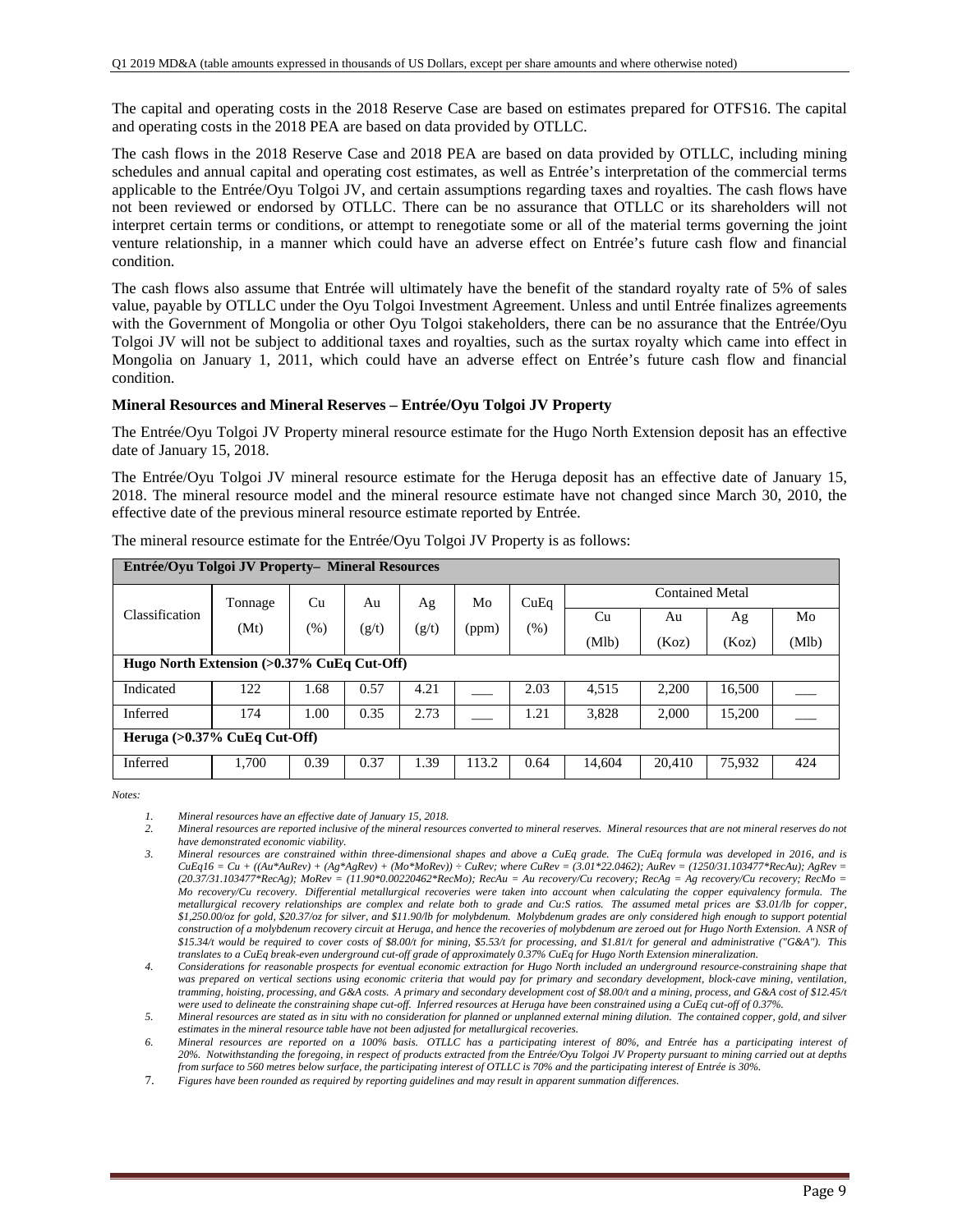### **Entrée/Oyu Tolgoi Mineral Reserves**

Entrée/Oyu Tolgoi JV Property mineral reserves are contained within the Hugo North Extension Lift 1 block cave mining plan. The mine design work on Hugo North Lift 1, including the Hugo North Extension, was prepared by OTLLC. The mineral reserve estimate is based on what is deemed minable when considering factors such as the footprint cut-off grade, the draw column shut-off grade, maximum height of draw, consideration of planned dilution and internal waste rock.

The mineral reserve estimate only considers mineral resources in the Indicated category and engineering that has been carried out to a feasibility level or better to state the underground mineral reserve. There is no Measured mineral resource currently estimated within the Hugo North Extension deposit. Copper and gold grades for the Inferred mineral resources within the block cave shell were set to zero and such material was assumed to be dilution. The block cave shell was defined by a \$17.00/t net smelter returns ("NSR"). Future mine planning studies may examine lower shut-offs.

The mineral reserve estimate for the Entrée/Oyu Tolgoi JV Property is as follows:

| Entrée/Oyu Tolgoi JV Property – Mineral Reserve |         |                 |      |       |       |          |                        |         |
|-------------------------------------------------|---------|-----------------|------|-------|-------|----------|------------------------|---------|
| <b>Hugo North Extension Lift 1</b>              |         |                 |      |       |       |          |                        |         |
| Classification                                  | Tonnage | <b>NSR</b>      | Cu   | Au    | Ag    |          | <b>Recovered Metal</b> |         |
|                                                 | (Mt)    | $(\frac{f}{f})$ | (% ) | (g/t) | (g/t) | Cu (Mlb) | Au (Koz)               | Ag(Koz) |
| Probable                                        | 35      | 100.57          | 1.59 | 0.55  | 3.72  | 1.121    | 519                    | 3.591   |

*Notes:* 

*1. Mineral reserves have an effective date of January 15, 2018.* 

*2. For the underground block cave, all mineral resources within the shell has been converted to mineral reserves. This includes low-grade Indicated mineral resources and Inferred mineral resource assigned zero grade that is treated as dilution.* 

*3. A footprint cut-off NSR of \$46.00/t and column height shut-off NSR of \$17.00/t were used to define the footprint and column heights. An average dilution entry point of 60% of the column height was used.* 

*4. The NSR was calculated with assumptions for smelter refining and treatment charges, deductions and payment terms, concentrate transport, metallurgical recoveries, and royalties using base data template 31. Metallurgical assumptions in the NSR include recoveries of 90.6% for Cu, 82.3% for Au, and 87.3% for Ag.* 

*5. Mineral reserves are reported on a 100% basis. OTLLC has a participating interest of 80%, and Entrée has a participating interest of 20%. Notwithstanding the foregoing, in respect of products extracted from the Entrée/Oyu Tolgoi JV Property pursuant to mining carried out at depths from surface to 560 metres below surface, the participating interest of OTLLC is 70% and the participating interest of Entrée is 30%.* 

*6. Figures have been rounded as required by reporting guidelines and may result in apparent summation differences.* 

## **Exploration Potential**

Rio Tinto undertakes all exploration work on the Entrée/Oyu Tolgoi JV Property on behalf of joint venture manager OTLLC, through various agreements among OTLLC, Rio Tinto and Turquoise Hill. Exploration during 2016 to 2018 on the Entrée/Oyu Tolgoi JV Property has focused on several near-surface prospects on both the Shivee Tolgoi mining licence (Airstrip prospect) and the Javkhlant mining licence (Castle Rock, Southeast IP, Mag West and Bumbat Ulaan prospects) (refer to Figure 1).

The most significant prospect identified to date is Castle Rock, a porphyry-style target located about five km southwest of the Heruga deposit. Previous work at Castle Rock has identified a polymetallic (Mo-As-Sb-Se-Te index) soil anomaly covering an area of about 1.5 km by 2.0 km coincident with a 400 m by 400 m area of outcropping quartz-sericite-illite altered dacite intrusive. A strong north-trending induced polarization ("IP") chargeability anomaly is coincident with the zone and two east-west dipole-dipole IP lines further outline the anomaly. During 2018 mapping identified scattered outcrops with sheeted and irregular quartz veining hosted within the dacite, along with occasional quartz breccia veins with oxidized sulphides. A gravity survey was completed during 2018, followed by two reverse circulation ("RC") drill holes, EJRC0046 (250 m depth) and EJRC0047 (227 m depth). Both holes intersected Carboniferous-aged rock sequences dominated by andesitic tuff and andesitic to basaltic tuff (lithic and lapilli) with weak to moderate chlorite-epidote (porpylitic) or weak illite-sericite (phyllic) alteration and trace to 6% pyrite mineralization. These sequences were intruded by several fresh, unmineralized porphyritic dacite dykes, and occasional hornblende-biotite andesite dykes. There were no copper bearing minerals or porphyry-style alteration assemblages identified in the RC chips and no significant assay results were returned. According to OTLLC, the near-surface targeted chargeability anomaly has been explained by the abundant pyrite,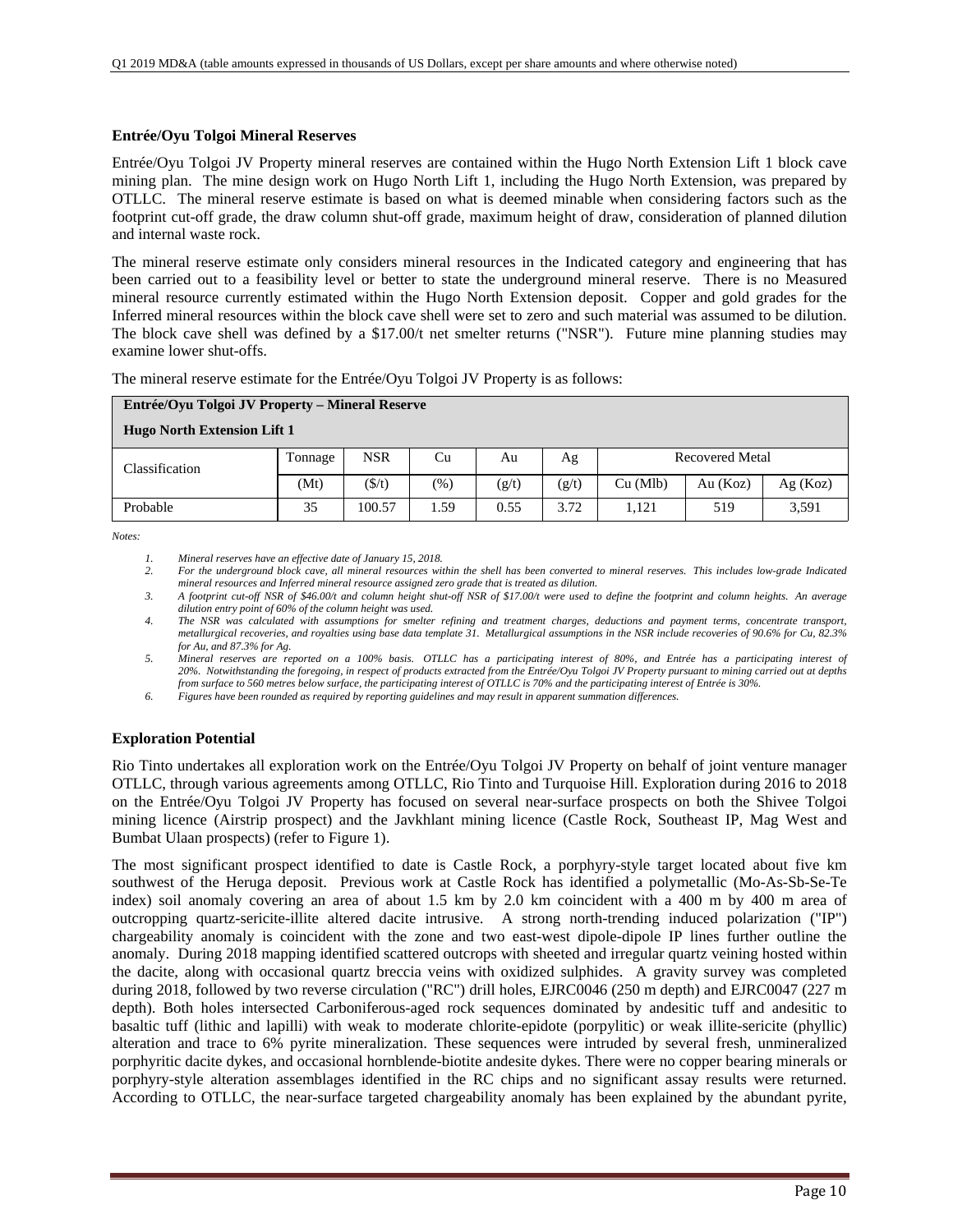however the lack of copper mineralization and porphyry alteration downgrades the near-surface exploration potential for this target. The potential for porphyry mineralization at depth remains a target.

At the Southeast IP prospect several clusters of 60 to 511 parts per million ("ppm") copper soil anomalies, together covering about 3 km by 3 km have been outlined, adjacent to a strong IP (chargeability) anomaly. Additional geological mapping was completed during 2018 (1:5000 scale covering 1,830 hectares). An inferred Devonian window is projected to occur immediately west of the anomaly. Further exploration, including drilling was budgeted for this prospect in 2018, however only additional geological mapping was completed.

At the Mag West prospect, a previous IP survey revealed a strong chargeability anomaly adjacent to a magnetic high anomaly. A soil sampling survey covering the magnetic and IP anomalies returned a patchy anomaly of Bi+Cu+Mo+Se+Te. Additional geological mapping was also completed (1:5000 scale covering 430 hectares). Although drilling was initially proposed for 2018, no holes were drilled.

The Airstrip target is located to the southwest of the airport and in 2016 six shallow PCD (Polycrystalline Diamond Composite) holes were drilled, together totaling 420 m. The drilling intersected various intrusive phases of rock but no significant sulphide mineralization. During 2018, additional alteration and age dating analysis was completed on the drill samples along with surface ground magnetic and gravity surveys, a Tromino survey (to determine the depth of overburden) and a dipole-dipole IP survey. Drilling was planned for 2018, but none was completed.

Bumbat Ulaan is an early-stage target focused on a previously mapped lithocap. In 2018, the prospect saw additional geological mapping (1:5000 scale over 1,050 hectares), along with both gravity and magnetic geophysical surveys and soil sampling. The lithocap trends northeast and covers an area approximately 380 m long and 50 m wide. The zone shows strong silicification and hematite-magnetite mineralization, hosted within andesite-basalt and intruded by dacite porphyry subvolcanics. A second alteration zone occurs two kilometres south from the lithocap and comprises strong advanced argillic alteration zone with disseminated goethite and limonite veinlets, hosted within andesite basalt cut by feldspar rhyolite porphyry dykes and subvolcanics. The second alteration zone is north-south trending and about 100-200 m long and 50-100 m wide.

Moderate-to-strong surface malachite-goethite mineralization (after chalcopyrite) has been identified at several other locations at Bumbat Ulaan. The mineralization is associated with quartz-albite veins or outcrops of potassic-silicic quartz eye granite and red granite. These northwest trending copper mineralized zones are locally 1-10 m wide and up to 100-300 m long, however the overall trend of mineralization is about 1.5 km in length and 1.0 km wide.

The areas to the north of Hugo North Extension and to the south of Heruga have been under-explored and remain strong targets for future exploration.

A complete description and the Company's related history of the Entrée/Oyu Tolgoi JV is available in the Company's AIF dated March 29, 2019, available for review on SEDAR at www.sedar.com. For additional information regarding the assumptions, qualifications and procedures associated with the scientific and technical information regarding the Entrée/Oyu Tolgoi JV Property, reference should be made to the full text of the 2018 Technical Report which is available for review on SEDAR.

## **Shivee West Property Summary**

The Shivee West Property comprises the northwest portion of the Entrée/Oyu Tolgoi JV Project and adjoins the Entrée/Oyu Tolgoi JV Property and OTLLC's Oyu Tolgoi mining licence (Figure 1).

To date, no economic zones of precious or base metals mineralization have been outlined on the Shivee West Property. However, zones of gold and copper mineralization have previously been identified at Zone III/Argo Zone and Khoyor Mod. There has been no drilling on the ground since 2011, and no exploration work has been completed since 2012. In 2015, in light of the ongoing requirement to pay approximately \$350,000 annually in licence fees for the Shivee West Property and a determination that no further exploration work would likely be undertaken in the near future, Entrée began to examine options to reduce expenditures in Mongolia. These options included reducing the area of the mining licence, looking for a purchaser or partner for the Shivee West Property, and rolling the ground into the Entrée/Oyu Tolgoi JV. Management determined that it was in the best interests of Entrée to roll the Shivee West Property into the Entrée/Oyu Tolgoi JV, and Entrée entered into a License Fees Agreement with OTLLC on October 1, 2015. The License Fees Agreement provides the parties will use their best efforts to amend the terms of the Entrée/Oyu Tolgoi JVA to include the Shivee West Property in the definition of Entrée/Oyu Tolgoi JV Property. Entrée determined that rolling the Shivee West Property into the Entrée/Oyu Tolgoi JV would provide the joint venture partners with continued security of tenure; Entrée shareholders would continue to benefit from any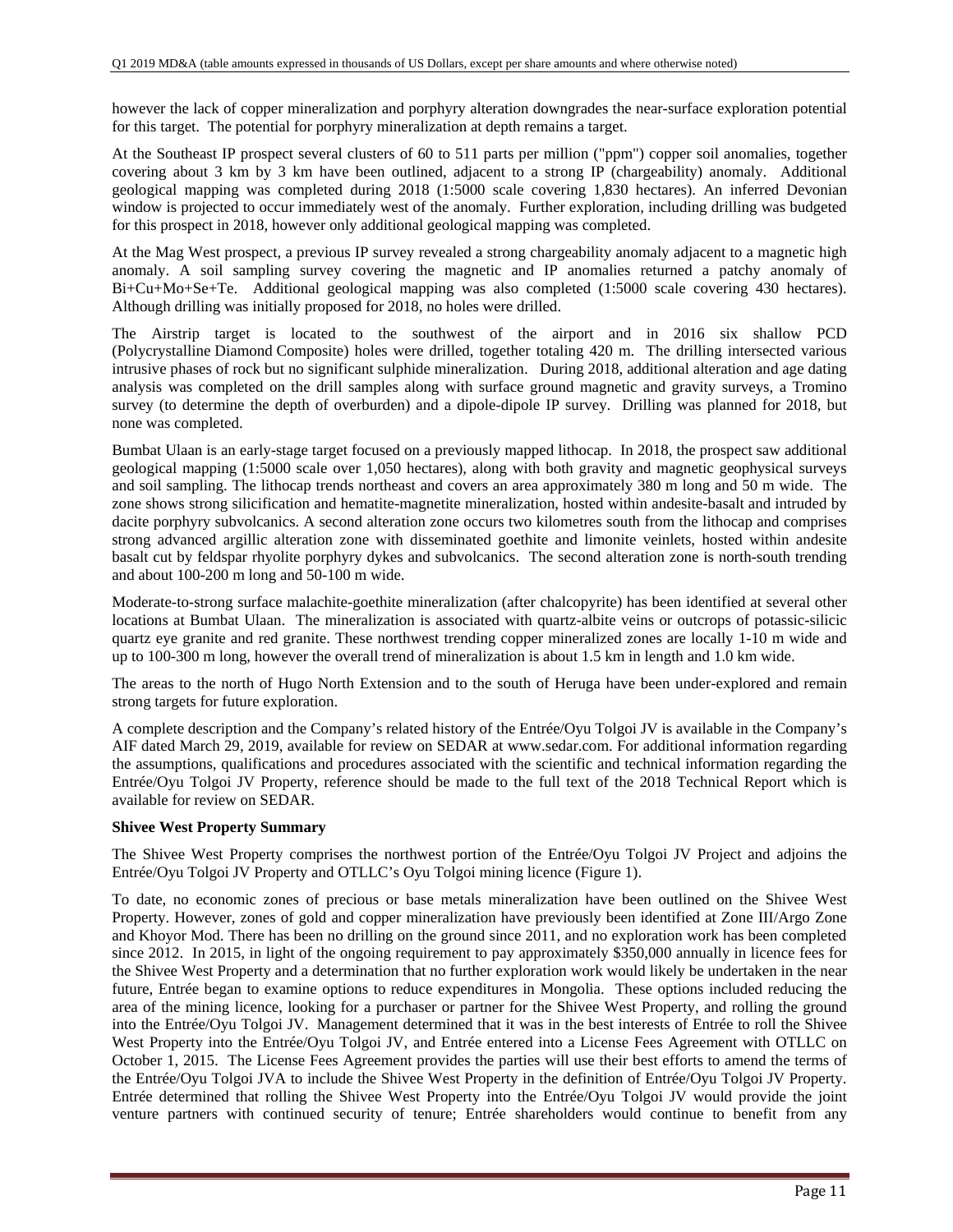exploration or development that the Entrée/Oyu Tolgoi JV management committee approves on the Shivee West Property; and Entrée would no longer have to pay licence fees, as the parties agreed that the licence fees would be for the account of each joint venture participant in proportion to their respective interests, with OTLLC contributing Entrée's 20% share charging interest at prime plus 2%. To date, no amended Entrée/Oyu Tolgoi JVA has been entered into and Entrée retains a 100% interest in the Shivee West Property.

### **Underground Development Progress**

Exploration and development of the Entrée/Oyu Tolgoi JV Property is under the control of Rio Tinto on behalf of the manager OTLLC. To date, all underground development has been on the Oyu Tolgoi mining licence and is not expected to cross onto the Entrée/Oyu Tolgoi JV Property until 2021. The following description of underground development progress is as reported by Turquoise Hill in its News Release dated April 15, 2019:

- During the first quarter 2019 work continued on critical Shaft 2 equipping activities, central heating plant, mine infrastructure, underground materials handling systems and on priority underground development. Presinking works for Shaft 3 and Shaft 4 have also commenced.
- Rio Tinto, as project manager, has advised Turquoise Hill that the fit-out and commissioning work on Shaft 2 (the main production and services shaft) is now expected to be completed by the end of October 2019.
- As previously announced by Turquoise Hill, more detailed geotechnical information and different ground conditions have required a review of the mine design and the development schedule. The impact of these changes, including the further delay to Shaft 2, will be included in the definitive estimate review, which is expected to be completed towards the end of 2019. Turquoise Hill will also explore potential mitigation options.

Entrée is not currently aware of any expected delays to development production or initial block cave production from Lift 1 of the Hugo North Extension deposit on the Entrée/Oyu Tolgoi JV Property resulting from delays to individual activities at the Oyu Tolgoi project. Entrée will evaluate any information made available to it by Rio Tinto or OTLLC and will update the market accordingly.

### **Q1 2019 Review**

For the three months ended March 31, 2019 and March 31, 2018, Entrée expenses related to Mongolian operations represented in-country administration costs and were not significant.

## **BLUE ROSE JV – AUSTRALIA**

#### **Summary**

Entrée has a 56.53% interest in the Blue Rose JV to explore for minerals other than iron ore on EL 6006, with Giralia Resources Pty Ltd, a subsidiary of Hancock Prospecting Pty Ltd, retaining a 43.47% interest. EL 6006, totalling 257 square kilometres, is located in the Olary Region of South Australia, 300 kilometres northeast of Adelaide and 130 kilometres west-southwest of Broken Hill.

The rights to explore for and develop iron ore on EL 6006 are held by Fe Mines Limited ("FML"), a subsidiary of Lodestone Equities Limited ("Lodestone") pursuant to a prior agreement with the Blue Rose JV partners. On April 18, 2017, the Blue Rose JV partners entered into a Deed of Consent, Sale and Variation (the "Deed") with Lodestone and FML. In accordance with the Deed, the Blue Rose JV partners transferred title to EL 6006 and assigned their native title agreements to FML and agreed to vary a payment required to be made to the Blue Rose JV partners under the prior agreement. FML paid to the Blue Rose JV partners an aggregate A\$100,000 at completion and granted to them (a) the right to receive an additional payment(s) upon completion of an initial or subsequent iron ore resource estimate on EL 6006, to a maximum of A\$2 million in aggregate; and (b) a royalty equal to 0.65% of the free on board value of iron ore product extracted and recovered from EL 6006. Under the Deed, an additional A\$285,000 must also be paid to the Blue Rose JV partners upon the commencement of Commercial Production (as such term is defined in the Deed).

The Braemar Iron Formation is the host rock to magnetite mineralisation on EL 6006. The Braemar Iron Formation is a meta-sedimentary iron siltstone, which is inherently soft. The mineralization within the Braemar Iron Formation forms a simple dipping tabular body with only minor faulting, folding and intrusives. Grades, thickness, dip, and outcropping geometry remain very consistent over kilometres of strike.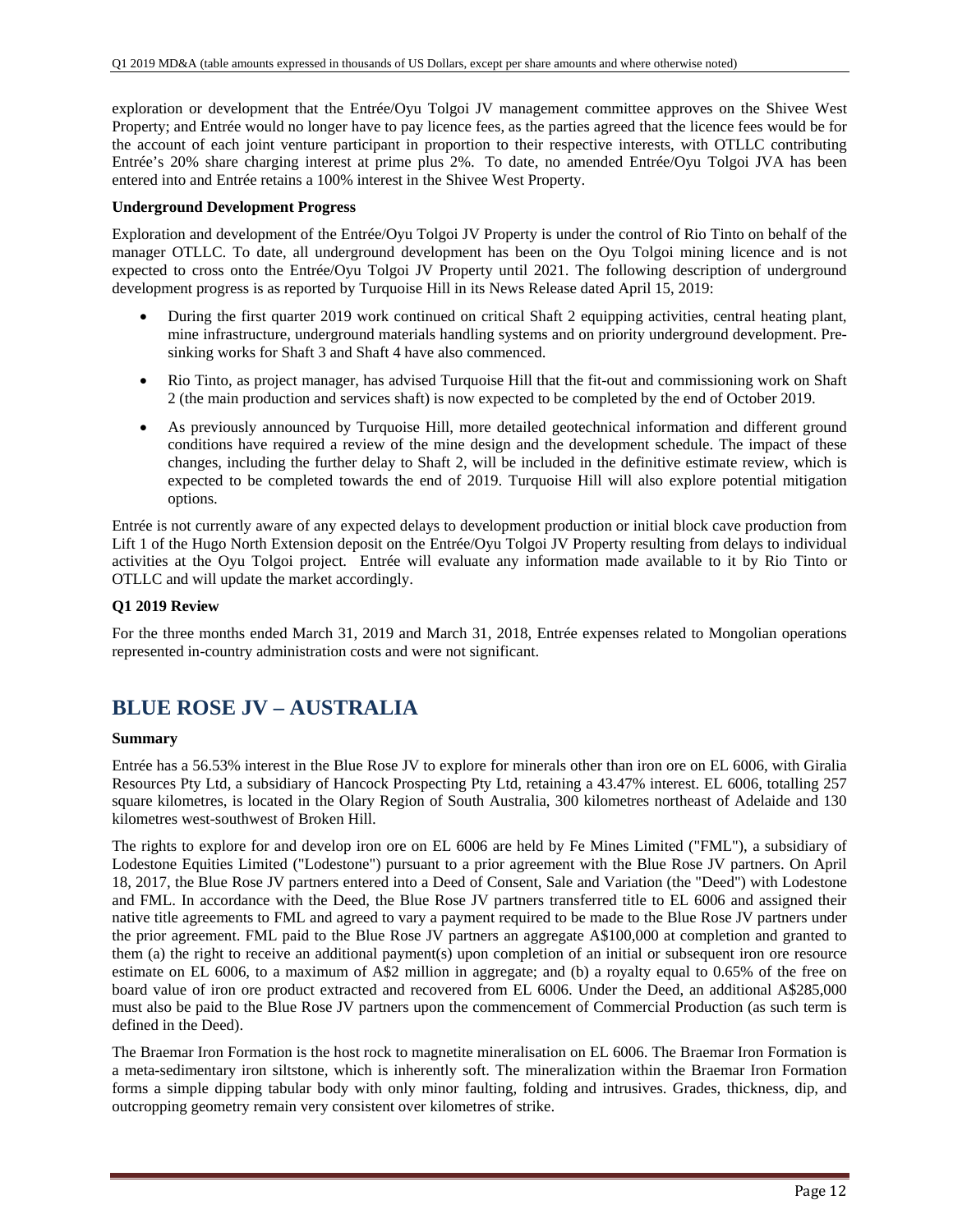### **Q1 2019 Review**

Expenditures in Q1 2019 were minimal and related to administration costs in Australia.

## **INVESTMENTS**

In August 2015, the Company acquired from Candente Copper Corp. (TSX:DNT) ("Candente") a 0.5% NSR royalty (the "Cañariaco Project Royalty") on Candente's 100% owned Cañariaco copper project in Peru for a purchase price of \$500,000.

In June 2018, the Company sold the Cañariaco Project Royalty to Anglo Pacific, a public company listed on the London Stock Exchange ("LSE") and the TSX, whereby the Company transferred all the issued and outstanding shares of its subsidiaries that directly or indirectly held the Cañariaco Project Royalty to Anglo Pacific in return for consideration of \$1.0 million, payable by the issuance of 478,951 Anglo Pacific common shares. In addition, Entrée retains the right to a portion of any future royalty income received by Anglo Pacific in relation to the Cañariaco Project Royalty ("Cañariaco Project Royalty Pass-Through Payments") as follows:

- 20% of any Cañariaco Project Royalty payment received for any calendar quarter up to and including December 31, 2029;
- 15% of any Cañariaco Project Royalty payment received for any calendar quarter commencing January 1, 2030 up to and including the quarter ending December 31, 2034; and
- 10% of any Cañariaco Project Royalty payment received for any calendar quarter commencing January 1, 2035 up to and including the quarter ending December 31, 2039.

In accordance with IFRS, the Company has attributed a value of \$nil to the Cañariaco Project Royalty Pass-Through Payments since realization of the proceeds is contingent upon several uncertain future events not wholly within the control of the Company.

During the three months ended March 31, 2019, the Company disposed of all its investment in Anglo Pacific common shares for net proceeds of \$1.0 million and realized a \$0.1 million gain.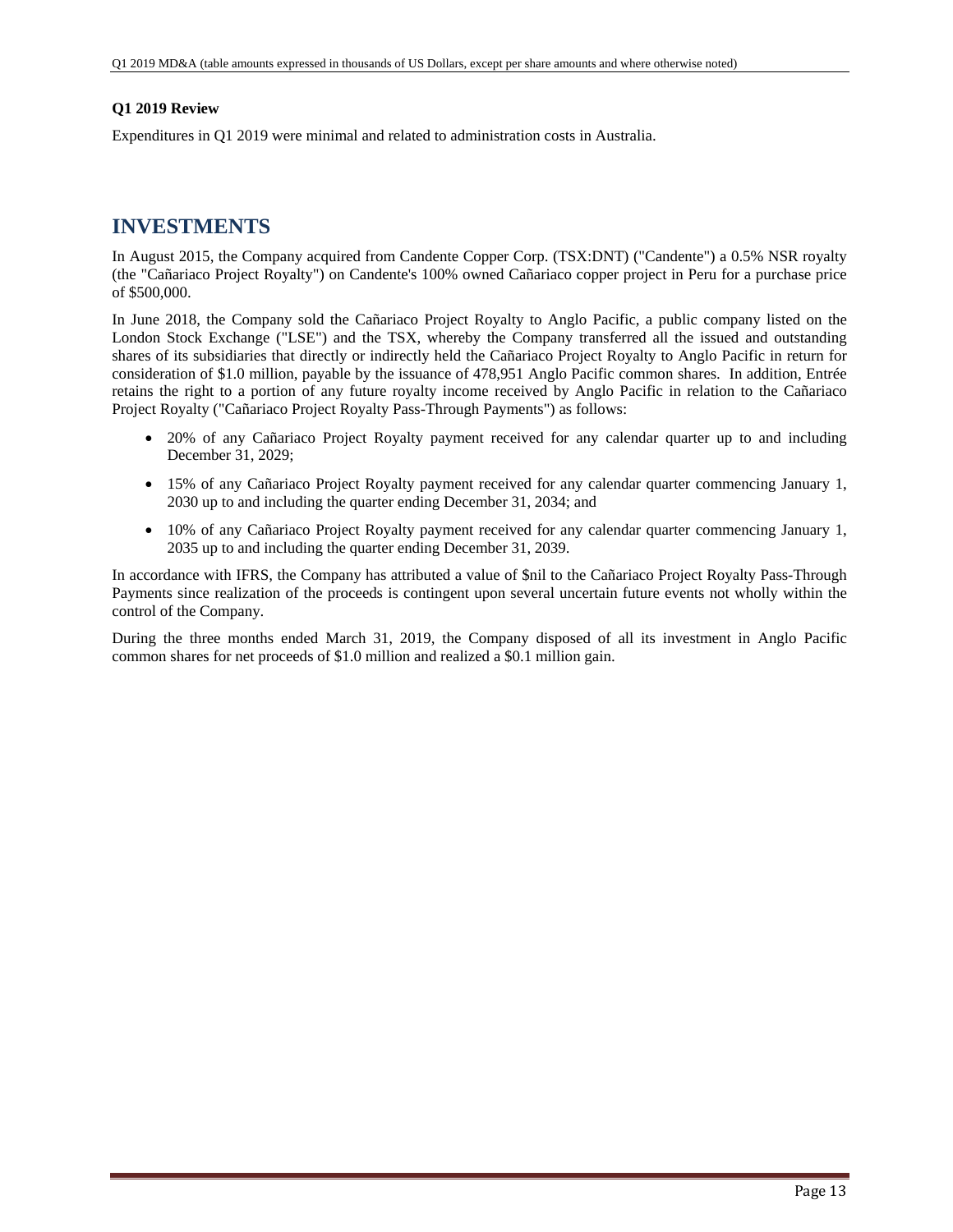# **SUMMARY OF CONSOLIDATED FINANCIAL OPERATING RESULTS**

## **Operating Results**

|                                       | Three months ended March 31 |              |    |                |    |        |  |  |  |
|---------------------------------------|-----------------------------|--------------|----|----------------|----|--------|--|--|--|
|                                       |                             | 2019         |    | 2018           |    | 2017   |  |  |  |
| Expenses                              |                             |              |    |                |    |        |  |  |  |
| Exploration                           | \$                          | 40           | \$ | 70             | \$ | 259    |  |  |  |
| General and administrative            |                             | 374          |    | 447            |    | 926    |  |  |  |
| Share-based compensation              |                             | $\mathbf{1}$ |    | 17             |    |        |  |  |  |
| Depreciation                          |                             | 27           |    | 6              |    | 8      |  |  |  |
| Other                                 |                             |              |    | (23)           |    |        |  |  |  |
| <b>Operating loss</b>                 |                             | 442          |    | 517            |    | 1,193  |  |  |  |
| Gain on sale of investments           |                             | (123)        |    | $\overline{a}$ |    |        |  |  |  |
| Foreign exchange (gain) loss          |                             | (20)         |    | 135            |    | (18)   |  |  |  |
| Interest income                       |                             | (34)         |    | (25)           |    | (24)   |  |  |  |
| Interest expense, net                 |                             | 79           |    | 76             |    | 57     |  |  |  |
| Loss from equity investee             |                             | 40           |    | 13             |    | 47     |  |  |  |
| Finance costs                         |                             | 11           |    |                |    |        |  |  |  |
| Deferred revenue finance costs        |                             | 788          |    | 732            |    |        |  |  |  |
| Net loss                              |                             | 1,183        |    | 1,448          |    | 1,255  |  |  |  |
| Other comprehensive loss (income)     |                             |              |    |                |    |        |  |  |  |
| Foreign currency translation          |                             | 823          |    | (1,122)        |    | (96)   |  |  |  |
| Total net loss and comprehensive loss | \$                          | 2,006        | \$ | 326            | \$ | 1,159  |  |  |  |
| Net loss per common share             |                             |              |    |                |    |        |  |  |  |
| Basic and fully diluted               | \$                          | (0.01)       | \$ | (0.01)         | \$ | (0.01) |  |  |  |
| Total assets                          | \$                          | 7,186        | \$ | 7,819          | \$ | 57,656 |  |  |  |
| Total non-current liabilities         | \$                          | 48,798       | \$ | 47,007         | \$ | 33,590 |  |  |  |

## Operating Loss:

During the three months ended March 31, 2019, the Company's operating loss was \$0.4 million compared to \$0.5 million for the three months ended March 31, 2018.

Exploration costs in Q1 2019 were lower compared to the comparative period in 2018 due to cost reduction efforts in Mongolia.

General and administration expenditures in Q1 2019 were 16% lower compared to the comparative period in 2018 due to the reduction in corporate overhead costs in 2019.

Depreciation expenses in Q1 2019 were higher compared to the comparative period in 2018 due to the adoption of new IFRS accounting standard relating to leases effective January 1, 2019.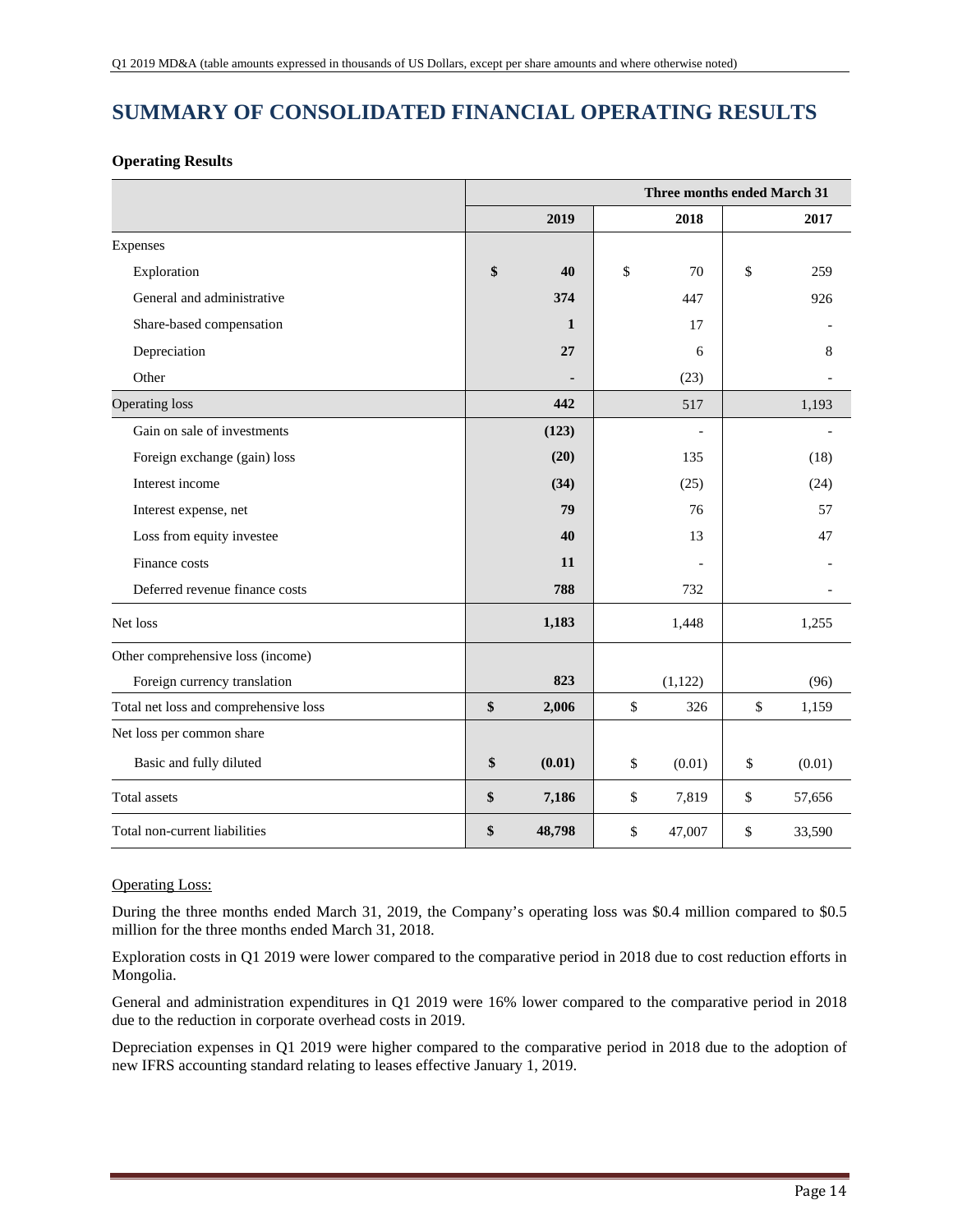#### Non-operating Items:

During Q1 2019, the Company disposed of all its investment in Anglo Pacific common shares for net proceeds of \$1.0 million and realized a \$0.1 million gain.

The foreign exchange gain in Q1 2019 was primarily the result of movements between the C\$ and US dollar as the Company holds its cash and short-term investments in both currencies.

Interest expense (net) was primarily related to the loan payable to OTLLC pursuant to the Entrée/Oyu Tolgoi JVA and is subject to a variable interest rate.

The amount recognized as a loss from equity investee is related to exploration costs on the Entrée/Oyu Tolgoi JV Property.

Deferred revenue finance costs are related to recording the non-cash finance costs related to the deferred revenue balance, specifically the Sandstorm stream, due to adoption of new IFRS accounting standard which was effective January 1, 2018.

The total assets and total non-current liabilities as at March 31, 2019 were comparable to the balances at March 31, 2018.

|                                                           | Q1 19        | Q4 18     | Q3 18                    | Q2 18     | Q1 18              | Q417                     | Q3 17                    | Q <sub>2</sub> 17 |
|-----------------------------------------------------------|--------------|-----------|--------------------------|-----------|--------------------|--------------------------|--------------------------|-------------------|
| Exploration                                               | \$<br>40     | \$<br>38  | $\mathcal{S}$<br>41      | \$<br>26  | $\mathbb{S}$<br>70 | \$<br>95                 | $\mathbb{S}$<br>74       | \$<br>94          |
| General and administrative                                | 374          | 202       | 297                      | 209       | 424                | 259                      | 290                      | 394               |
| Share-based compensation                                  | $\mathbf{1}$ | 453       | 13                       | 23        | 17                 | 441                      | 3                        | 234               |
| Depreciation                                              | 27           | 5         | 5                        | 6         | 6                  | 6                        | 7                        | $\overline{4}$    |
| Operating loss                                            | 442          | 698       | 356                      | 264       | 517                | 801                      | 374                      | 726               |
| Unrealized loss on HFT<br>investments                     |              | 1         | $\overline{\mathcal{E}}$ | 69        |                    | $\overline{\phantom{a}}$ | $\overline{\phantom{0}}$ |                   |
| Foreign exchange (gain) loss                              | (20)         | 145       | (81)                     | 88        | 135                | 26                       | (349)                    | (100)             |
| Interest expense, net                                     | 45           | 50        | 47                       | 48        | 51                 | 49                       | 49                       | 37                |
| Loss from equity investee                                 | 40           | 66        | 35                       | 61        | 13                 | 57                       | 55                       | 55                |
| Income tax recovery                                       |              |           |                          |           |                    |                          |                          | (72)              |
| Deferred revenue finance<br>$costs^{(1)}$                 | 788          | 761       | 750                      | 743       | 731                | $\overline{a}$           |                          |                   |
| (Gain) loss on sale of asset /<br>investment              | (123)        | 8         |                          | (361)     |                    |                          | $\overline{\phantom{0}}$ |                   |
| Finance $costs^{(2)}$                                     | 11           |           |                          |           |                    |                          | $\overline{\phantom{0}}$ |                   |
| Loss on the arrangement with<br><b>Mason Resources</b>    |              |           |                          | --        |                    |                          | $\overline{\phantom{0}}$ | 33,627            |
| Net loss from continuing<br>operations                    | \$1,183      | \$1,729   | \$1,110                  | \$<br>912 | \$1,447            | \$<br>933                | $\mathcal{S}$<br>129     | 34,273<br>l\$     |
| Net loss from discontinued<br>operations                  |              |           |                          |           |                    |                          |                          | 23                |
| Net loss                                                  | \$1,183      | \$1,729   | \$1,110                  | \$<br>912 | \$1,447            | \$<br>933                | \$<br>129                | l\$<br>34,296     |
| Basic/diluted loss per share -<br>continuing operations   | \$ (0.01)    | \$ (0.01) | \$ (0.01)                | \$ (0.01) | \$ (0.01)          | \$ (0.01)                | \$ (0.00)                | \$<br>(0.21)      |
| Basic/diluted loss per share -<br>discontinued operations | \$ (0.00)    | \$ (0.00) | \$ (0.00)                | \$ (0.00) | \$ (0.00)          | \$ (0.00)                | \$ (0.00)                | \$<br>(0.00)      |

#### *Quarterly Financial Data – 2 year historic trend*

1. The Company has adopted IFRS 15 Revenue from contracts with customers ("IFRS 15") using the cumulative effect method which applies the standard as of the date of initial application, January 1, 2018, with no restatement of comparative period amounts and, as such, figures related to 2017 have not been restated to conform to IFRS 15.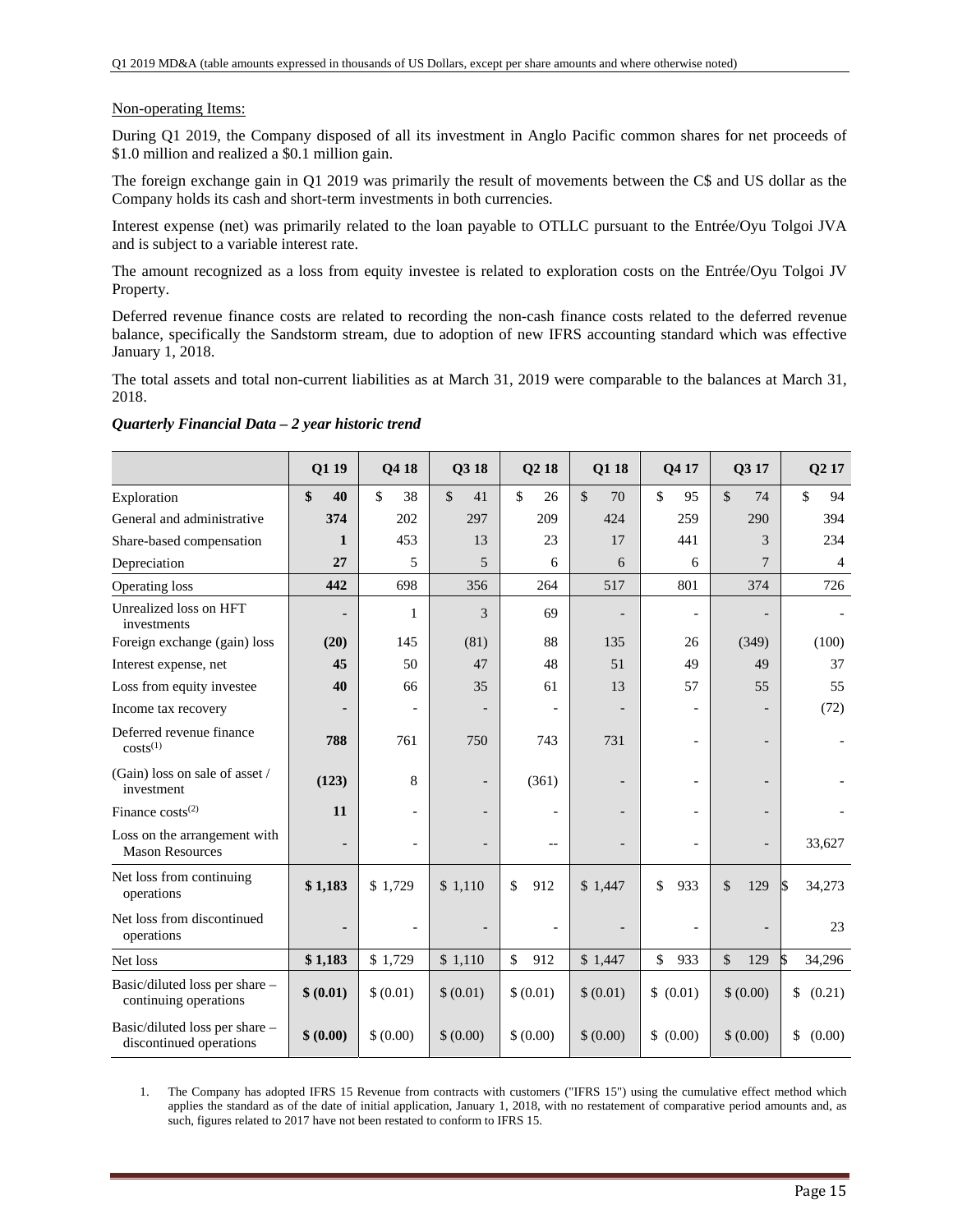2. Effective January 1, 2019, the Company has adopted IFRS 16 Leases ("IFRS 16") using the modified retrospective method which applies the standard prospectively and, as such, figures related to 2018 and 2017 have not been restated to conform to IFRS 16. Refer to the Accounting Changes section of this MD&A for more information.

Exploration costs have trended lower since Q2 2017 after the Company placed all non-material properties on care and maintenance and implemented cost reduction efforts.

General and administrative costs have trended lower since Q2 2017 due to reduction of administrative expenditures. In Q4 2017 and Q1 2018, the Company incurred one-time expenditures relating to the 2018 Technical Report for the Entrée/Oyu Tolgoi JV Property. In addition, beginning Q1 2019, the Company no longer received cost-recovery reimbursement from Mason Resources Corp. ("Mason Resources"). For further information on the arrangement with Mason Resources, reference should be made to the Company's annual audited consolidated financial statements for the year ended December 31, 2018 and the related MD&A.

Share-based compensation expenditures in Q4 2018 and Q4 2017 were due to option grants. In Q2 2017, adjustments were made to share-based compensation relating to the plan of arrangement with Mason Resources.

Interest expense, net, is primarily due to accrued interest on the OTLLC loan payable, partially offset by interest income earned on invested cash. Interest expense remains consistent quarter on quarter.

The loss from equity investee is related to the Entrée/Oyu Tolgoi JV Property and fluctuations are due to exploration activity and foreign exchange changes.

# **LIQUIDITY AND CAPITAL RESOURCES**

|                                                    | <b>March 31, 2019</b> | <b>March 31, 2018</b> | <b>March 31, 2017</b> |
|----------------------------------------------------|-----------------------|-----------------------|-----------------------|
| Cash flows used in operating activities            |                       |                       |                       |
| - Before changes in non-cash working capital items | \$<br>(407)           | \$<br>(227)           | \$<br>(1,265)         |
| - After changes in non-cash working capital items  | (686)                 | (191)                 | (1,162)               |
| Cash flows (used in) from financing activities     | (17)                  | 130                   | 5,218                 |
| Cash flows used in investing activities            | (4,081)               |                       |                       |
| Net cash outflows                                  | (4,784)               | (61)                  | 4,056                 |
| Effect of exchange rate changes on cash            | 21                    | (368)                 | 103                   |
| Cash balance                                       | \$<br>1,391           | \$<br>6,639           | \$<br>17,550          |
| Cash flows used in operating activities per share  |                       |                       |                       |
| - Before changes in non-cash working capital items | \$<br>(0.00)          | \$<br>(0.00)          | \$<br>(0.01)          |
| - After changes in non-cash working capital items  | \$<br>(0.00)          | \$<br>(0.00)          | \$<br>(0.01)          |

The Company allocated \$5.1 million into Government Investment Certificates ("GICs") and Redeemable Short-Term Investment Certificates ("RSTICs") from its cash balance. All amounts are secured and redeemable within 1 year. The cash balance and short-term investments combined value at March 31, 2019 was \$6.5 million.

Cash outflows after changes in non-cash working capital items in Q1 2019 were higher than the comparative period in 2018 due to one-time corporate restructuring costs in 2019 and termination of cost-recovery reimbursement from Mason Resources.

Cash flows (used in) from financing activities changed immaterially in Q1 2019 from the comparative period in 2018.

Cash flows used in investing activities in Q1 2019 were related to the purchase of short-term investments and proceeds from sale of investment (see "Investments" section above) in 2019.

The Company is an exploration stage company and has not generated positive cash flows from its operations. As a result, the Company has been dependent on equity and production-based financings for additional funding. Working capital on hand at March 31, 2019 was approximately \$6.4 million. Management believes it has adequate financial resources to satisfy its obligations over the next 12-month period and up to the time when the Company expects the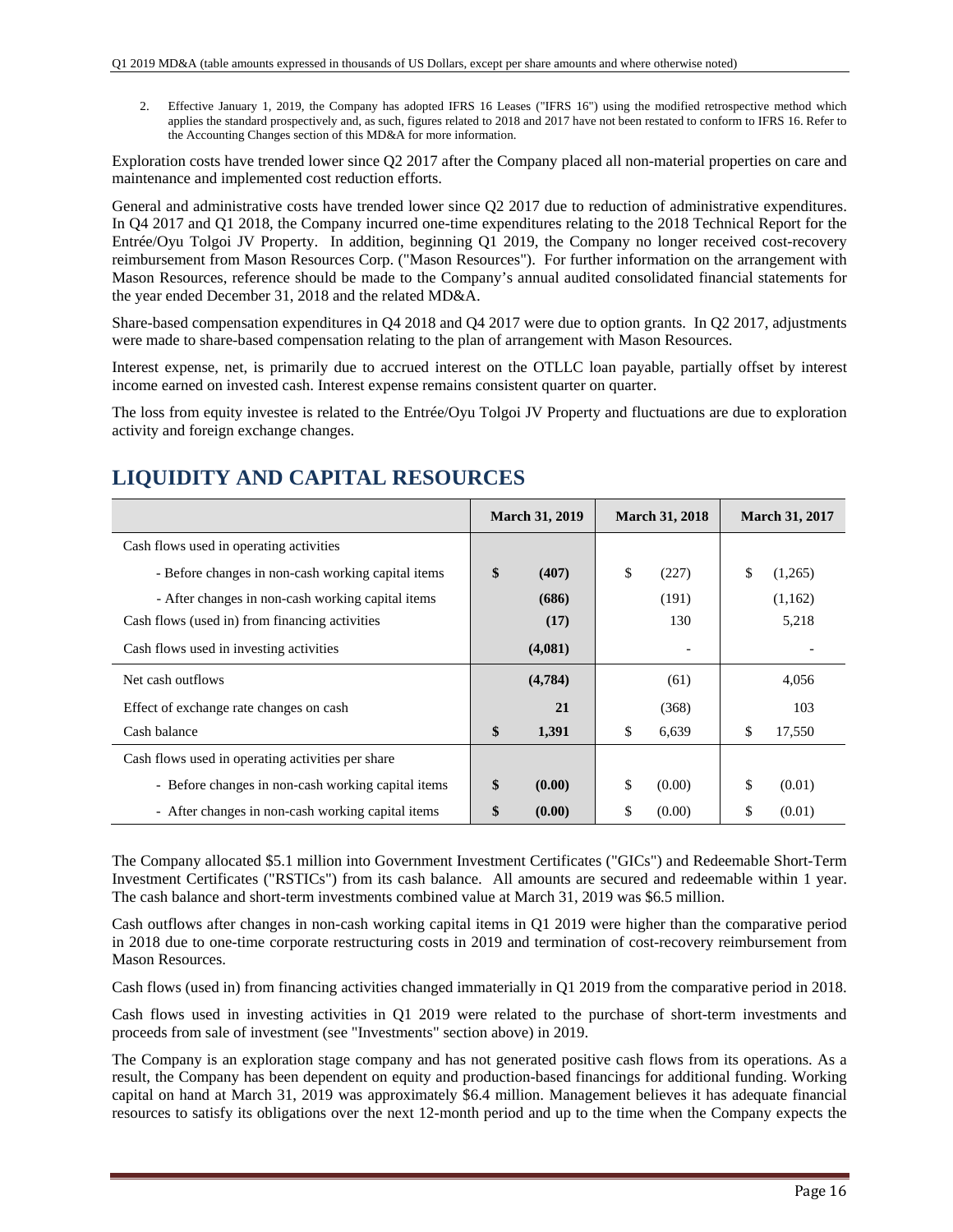Entrée/Oyu Tolgoi JV Property will commence production. The Company does not currently anticipate the need for additional funding during this time.

## **Loan Payable to Oyu Tolgoi LLC**

Under the terms of the Entrée/Oyu Tolgoi JVA, the Company has elected to have OTLLC contribute funds to approved joint venture programs and budgets on the Company's behalf, each such contribution to be treated as a nonrecourse loan. Interest on each loan advance shall accrue at an annual rate equal to OTLLC's actual cost of capital or the prime rate of the Royal Bank of Canada, plus two percent (2%) per annum, whichever is less, as at the date of the advance. The loan will be repayable by the Company monthly from ninety percent (90%) of the Company's share of available cash flow from the Entrée/Oyu Tolgoi JV. In the absence of available cash flow, the loan will not be repayable. The loan is not expected to be repaid within one year.

### **Contractual Obligations**

As at March 31, 2019, the Company had the following contractual obligations outstanding:

|                   | <b>Total</b> | Less than 1 year | $1 - 3$ years |   | 3-5 years   More than 5 years |  |
|-------------------|--------------|------------------|---------------|---|-------------------------------|--|
| Lease commitments |              |                  | 300           | - |                               |  |

# **SHAREHOLDERS' EQUITY (DEFICIENCY)**

The Company's authorized share capital consists of unlimited common shares without par value.

At March 31, 2019 and at the date of this MD&A, the Company had 174,871,449 shares issued and outstanding.

### **Share Purchase Warrants**

At March 31, 2019 and at the date of this MD&A, the following share purchase warrants were outstanding:

| Number of share purchase warrants | <b>Exercise price per share purchase</b> | <b>Expiry date</b> |
|-----------------------------------|------------------------------------------|--------------------|
| (000's)                           | warrant                                  |                    |
|                                   | C\$                                      |                    |
| 8,655                             | 0.55                                     | January 10, 2022   |
| 610                               | 0.55                                     | January 12, 2022   |

#### **Stock Option Plan**

The Company has adopted a stock option plan (the "Plan") to grant options to directors, officers, employees and consultants. Under the Plan, the Company may grant options to acquire up to 10% of the issued and outstanding shares of the Company. Options granted can have a term of up to ten years and an exercise price typically not less than the Company's closing stock price on the TSX on the last trading day before the date of grant. Vesting is determined at the discretion of Entrée's Board of Directors (the "Board").

Under the Plan, an option holder may elect to terminate an option, in whole or in part and, in lieu of receiving shares to which the terminated option relates (the "Designated Shares"), receive the number of shares, disregarding fractions, which, when multiplied by the weighted average trading price of the shares on the TSX during the five trading days immediately preceding the day of termination (the "Fair Value" per share) of the Designated Shares, has a total dollar value equal to the number of Designated Shares multiplied by the difference between the Fair Value and the exercise price per share of the Designated Shares.

As at March 31, 2019, the Company had 8,560,000 share options outstanding and exercisable.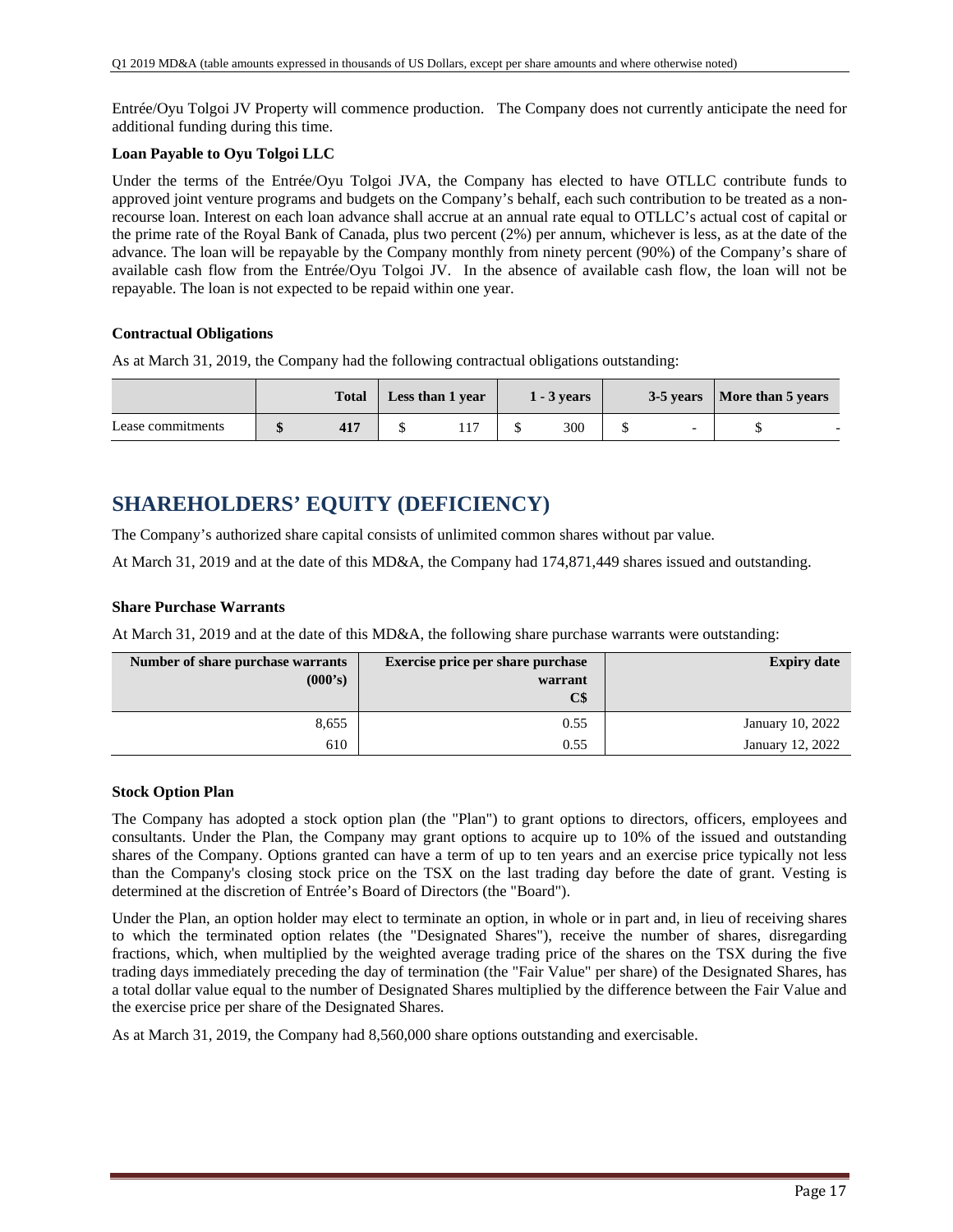| Number of share options $(000's)$ | <b>Exercise price per share option C\$</b> | <b>Expiry date</b> |
|-----------------------------------|--------------------------------------------|--------------------|
| 860                               | 0.18                                       | Dec 2019           |
| 1,300                             | $0.28 - 0.32$                              | July – Dec $2020$  |
| 2,210                             | $0.33 - 0.36$                              | $Mar - Nov 2021$   |
| 1,880                             | $0.52 - 0.62$                              | $May - Oct 2022$   |
| 2,265                             | $0.55 - 0.63$                              | $Feb - Dec 2023$   |
| 8,515                             |                                            |                    |

The following is a summary of share options outstanding and exercisable as at the date of this report:

## **ACCOUNTING CHANGES**

In 2019, the Company adopted IFRS 16 Leases (refer to the unaudited consolidated condensed interim financial statements for the three month period ended March 31, 2019 for more information).

## **DEFERRED REVENUE - SANDSTORM**

The Company has an agreement to use future payments that it receives from its mineral property interests to purchase and deliver gold, silver and copper credits to Sandstorm (the "Sandstorm Agreement").

Under the terms of the Sandstorm Agreement, Sandstorm provided the Company with a net deposit of C\$30.9 million (the "Deposit") in exchange for the future delivery of gold, silver and copper credits equivalent to:

- 28.1% of Entrée's share of gold and silver, and 2.1% of Entrée's share of copper, produced from the Shivee Tolgoi mining licence (excluding the Shivee West Property); and
- 21.3% of Entrée's share of gold and silver, and 2.1% of Entrée's share of copper, produced from the Javhlant mining licence.

Upon the delivery of metal credits, Sandstorm will make a cash payment to the Company equal to the lesser of the prevailing market price and \$220 per ounce of gold, \$5 per ounce of silver and \$0.50 per pound of copper (subject to inflation adjustments). After approximately 8.6 million ounces of gold, 40.3 million ounces of silver and 9.1 billion pounds of copper have been produced from the entire Entrée/Oyu Tolgoi JV Property (as currently defined) the cash payment will be increased to the lesser of the prevailing market price and \$500 per ounce of gold, \$10 per ounce of silver and \$1.10 per pound of copper (subject to inflation adjustments). To the extent that the prevailing market price is greater than the amount of the cash payment, the difference between the two will be credited against the Deposit.

The Deposit has been accounted for as deferred revenue on the statement of financial position and is subject to foreign currency fluctuations upon conversion to US dollars at each reporting period. The Deposit contains a significant financing component and, as such, the Company recognizes a financing charge at each reporting period and grosses up the deferred revenue balance to recognize the significant financing element that is part of this contract at a discount rate of 8%.

This arrangement does not require the delivery of actual metal, and the Company may use revenue from any of its assets to purchase the requisite amount of metal credits.

Further information in relation to the Sandstorm Agreement is available in the Company's most recently filed AIF.

## **OTHER DISCLOSURES**

## *Off-Balance Sheet Arrangements*

Entrée has no off-balance sheet arrangements except for the contractual obligation noted above.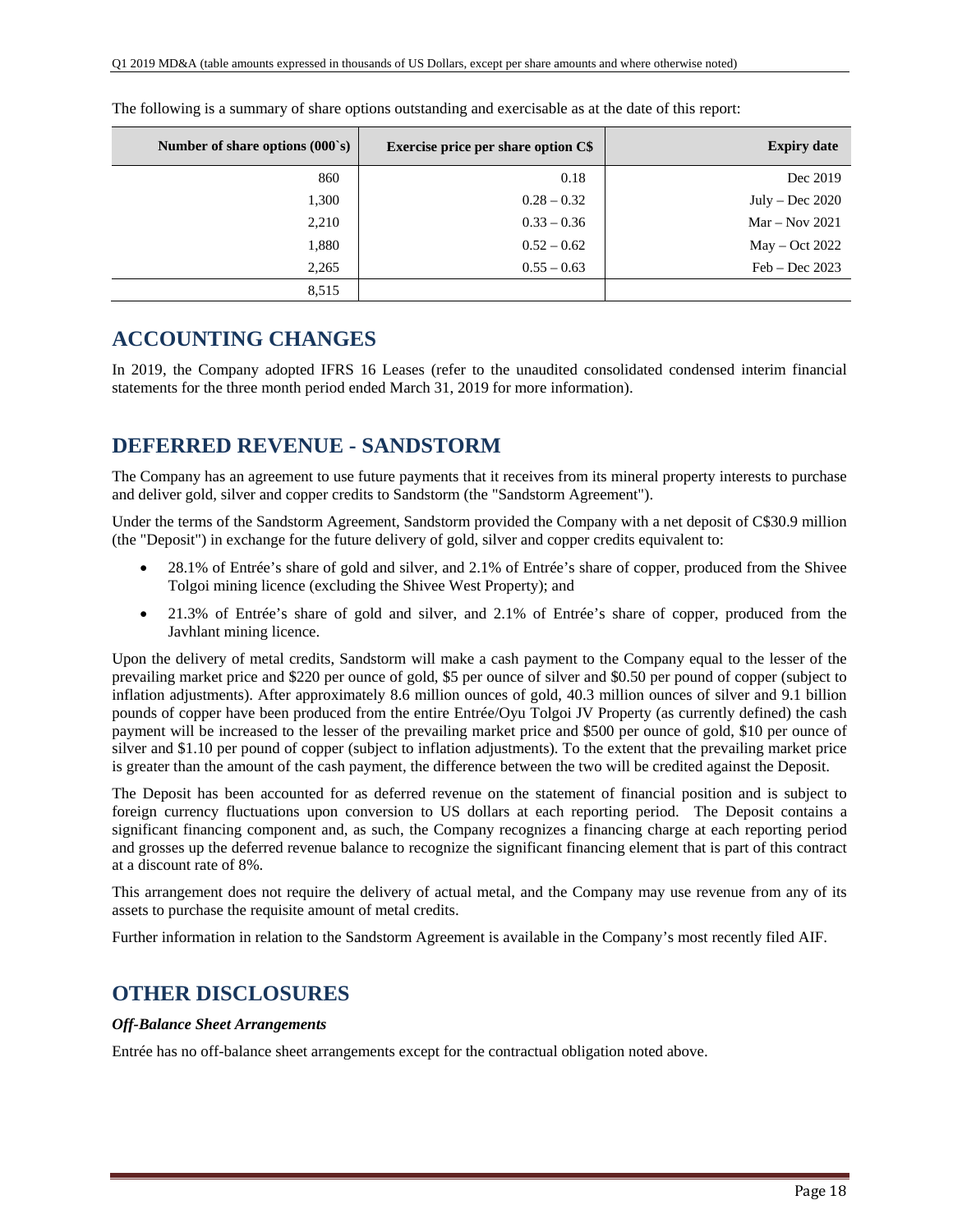## *Related Party Transactions*

The Company's related parties include key management personnel and directors. Direct remuneration paid to the Company's directors and key management personnel during the three month periods ended March 31, 2019 and 2018 are as follows:

|                          | 2019           | 2018 |
|--------------------------|----------------|------|
| Directors' fees          | 33             | 41   |
| Salaries and benefits    | 137            | 356  |
| Share-based compensation | $\blacksquare$ |      |

As of March 31, 2019, included in the accounts payable and accrued liabilities balance on the condensed consolidated interim statement of financial position is \$0.0 million (December 31, 2018 - \$0.2 million) due to the Company's directors and key management personnel.

Upon a change of control of the Company, up to a total of \$1.0 million (Dec 31, 2018 - \$1.3 million) may become payable to key management personnel of the Company.

### *Financial Instruments*

*a) Fair value classification of financial instruments* 

The fair value hierarchy establishes three levels to classify the inputs to valuation techniques used to measure fair value. Level 1 inputs are quoted prices (unadjusted) in active markets for identical assets or liabilities. Level 2 inputs are other than quoted prices included in Level 1 that are observable for the asset or liability, either directly (prices) or indirectly (derived from prices). Level 3 inputs are for the assets or liabilities that are not based on observable market data (unobservable inputs).

The Company's financial instruments consist of cash and cash equivalents, short-term investments, receivables, deposits, accounts payable and accrued liabilities, and loan payable.

The carrying values of receivables and accounts payable and accrued liabilities approximate their fair value due to their short terms to maturity. Cash and cash equivalents and short-term investments are measured at fair value using Level 1 inputs.

The following table summarizes the classification and carrying values of the Company's financial instruments at March 31, 2019:

| <b>March 31, 2019</b>     | <b>FVTPL</b>             | <b>Amortized cost</b><br>(financial<br>assets) | cost (financial | <b>Amortized</b><br>liabilities) |   | <b>Total</b> |
|---------------------------|--------------------------|------------------------------------------------|-----------------|----------------------------------|---|--------------|
| <b>Financial assets</b>   |                          |                                                |                 |                                  |   |              |
| Cash and cash equivalents | \$<br>1,391              | \$<br>$\equiv$                                 | S               | $\overline{\phantom{m}}$         | S | 1,391        |
| Short-term investments    | 5,084                    | -                                              |                 | ۰                                |   | 5,084        |
| Deposits                  | $\overline{\phantom{a}}$ | 11                                             |                 | $\overline{\phantom{0}}$         |   | 11           |
| Total financial assets    | 6,475                    | 11                                             |                 |                                  |   | 6,486        |

#### **Financial liabilities**

| Accounts payable and accrued<br>liabilities | -                        | -      | 89    | 89    |
|---------------------------------------------|--------------------------|--------|-------|-------|
| Loan payable                                | $\overline{\phantom{0}}$ | $\sim$ | 8.487 | 8.487 |
| Total financial liabilities                 | $\overline{\phantom{a}}$ | $\sim$ |       |       |

There have been no transfers between fair value levels during the reporting period.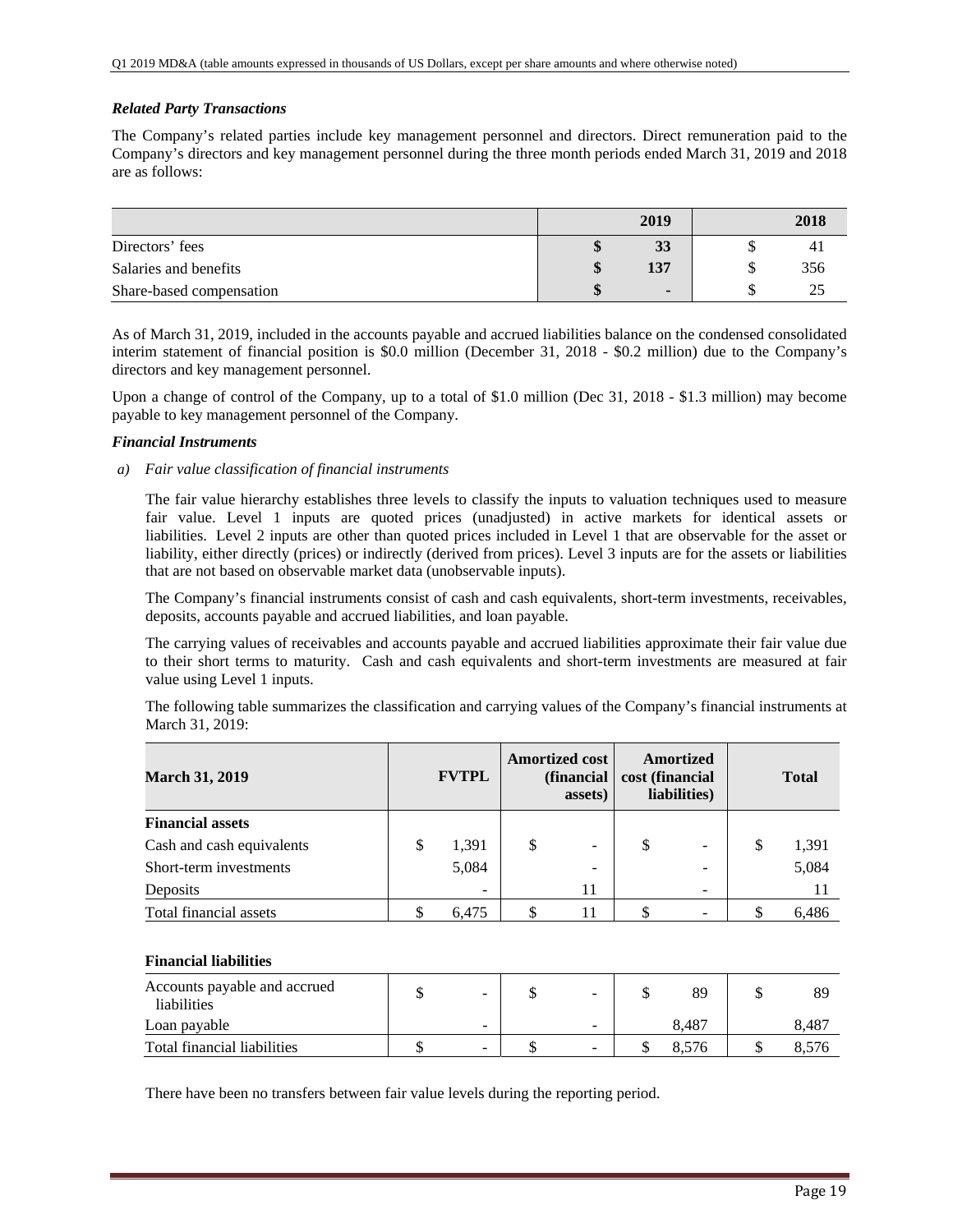## **NON-IFRS PERFORMANCE MEASUREMENT**

"Cash Costs after credits" ("C1") and all-in sustaining cost ("AISC") are non-IFRS Performance Measurements. These performance measurements are included because these statistics are widely accepted as the standard of reporting cash costs of production in North America. These performance measurements do not have a meaning within IFRS and, therefore, amounts presented may not be comparable to similar data presented by other mining companies. These performance measurements should not be considered in isolation as a substitute for measures of performance in accordance with IFRS.

# **CRITICAL ACCOUNTING ESTIMATES, RISKS AND UNCERTAINTIES**

The preparation of condensed consolidated interim financial statements in conformity with IFRS requires management to make estimates and assumptions that affect the amounts reported in the condensed consolidated interim financial statements and accompanying notes. Actual results could differ materially from those estimates.

Measurement of the Company's assets and liabilities is subject to risks and uncertainties, including those related to reserve and resource estimates; title to mineral properties; future commodity prices; costs of future production; future costs of restoration provisions; changes in government legislation and regulations; future income tax amounts; the availability of financing; and various operational factors. The Company's estimates identified as being critical are substantially unchanged from those disclosed in the MD&A for the year ended December 31, 2018.

Entrée is a mineral exploration and development company and is exposed to a number of risks and uncertainties due to the nature of the industry in which it operates and the present state of development of its business and the foreign jurisdictions in which it carries on business. The material risks and uncertainties affecting Entrée, their potential impact, and the Company`s principal risk-management strategies are substantially unchanged from those disclosed in its MD&A for the year ended December 31, 2018 and in its AIF dated March 29, 2019 in respect of such period, both of which are available on SEDAR at www.sedar.com, EDGAR at www.sec.gov and on the Company's website at www.EntreeResourcesLtd.com.

# **INTERNAL CONTROL OVER FINANCIAL REPORTING**

Management is responsible for designing internal control over financial reporting, to provide reasonable assurance regarding the reliability of financial reporting and the preparation of financial statements for external purposes in accordance with IFRS. No change in the Company`s internal control over financial reporting occurred during the period beginning on January 1, 2019 and ended on March 31, 2019 that has materially affected, or is reasonable likely to materially affect, the Company's internal control over financial reporting.

# **FORWARD LOOKING STATEMENTS**

This MD&A contains forward-looking statements within the meaning of the United States Private Securities Litigation Reform Act of 1995 and forward-looking information within the meaning of applicable Canadian securities laws.

Forward-looking statements include, but are not limited to, statements with respect to corporate strategies and plans; requirements for additional capital; uses of funds; the value and potential value of assets and the ability of the Company to maximize returns to shareholders; construction and continued development of the Oyu Tolgoi underground mine; the expected timing of first development production from Lift 1 of the Entrée/Oyu Tolgoi JV Property; potential production delays and the impact of such delays; the future prices of copper, gold, molybdenum and silver; the estimation of mineral reserves and resources; projected mining and process recovery rates; anticipated timing and amount of future production, capital and operating costs, mill throughput, cash flows and mine life; capital, financing and project development risk; mining dilution; closure costs and requirements; discussions with the Government of Mongolia, Rio Tinto, OTLLC and Turquoise Hill on a range of issues including Entrée's interest in the Entrée/Oyu Tolgoi JV Property, the Shivee Tolgoi and Javhlant mining licences and certain material agreements; potential actions by the Government of Mongolia with respect to the Shivee Tolgoi and Javhlant mining licences and Entrée's interest in the Entrée/Oyu Tolgoi JV Property; the potential for Entrée to be included in or otherwise receive the benefits of the Oyu Tolgoi Investment Agreement or another similar agreement; the potential for the Government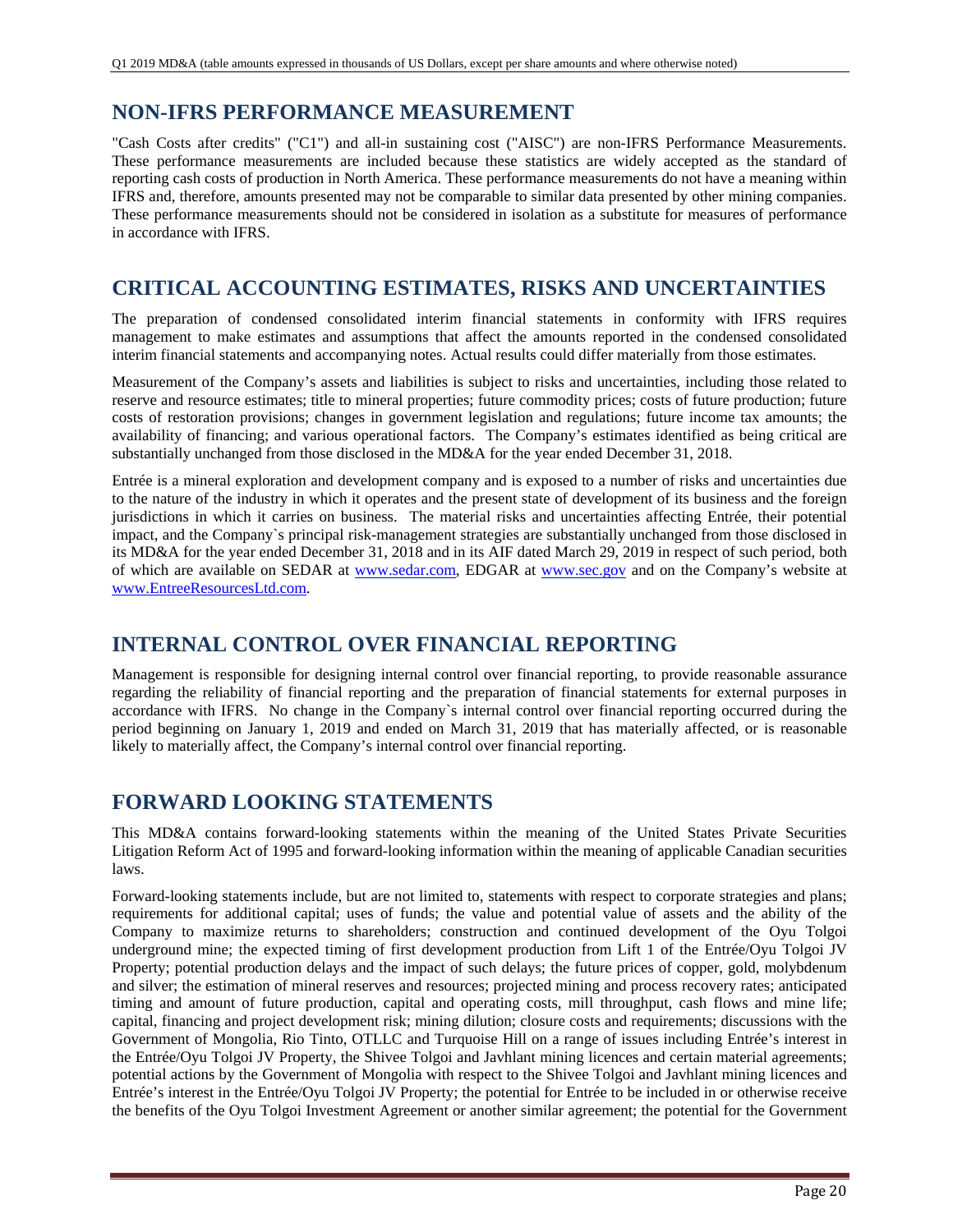of Mongolia to seek to directly or indirectly invest in Entrée's interest in the Hugo North Extension and Heruga deposits; potential size of a mineralized zone; potential expansion of mineralization; potential discovery of new mineralized zones; potential metallurgical recoveries and grades; plans for future exploration and/or development programs and budgets; permitting time lines; anticipated business activities; proposed acquisitions and dispositions of assets; and future financial performance.

In certain cases, forward-looking statements and information can be identified by words such as "plans", "expects" or "does not expect", "is expected", "budgeted", "scheduled", "estimates", "forecasts", "intends", "anticipates", or "does not anticipate" or "believes" or variations of such words and phrases or statements that certain actions, events or results "may", "could", "would", "might", "will be taken", "occur" or "be achieved". While the Company has based these forward-looking statements on its expectations about future events as at the date that such statements were prepared, the statements are not a guarantee of Entrée's future performance and are based on numerous assumptions regarding present and future business strategies, local and global economic conditions and the environment in which Entrée will operate in the future, including the price of copper, gold, silver and molybdenum, projected grades, anticipated capital and operating costs, anticipated future production and cash flows and the status of Entrée's relationship and interaction with the Government of Mongolia, OTLLC, Rio Tinto and Turquoise Hill. With respect to the construction and continued development of the Oyu Tolgoi underground mine, important risks, uncertainties and factors which could cause actual results to differ materially from future results expressed or implied by such forward-looking statements and information include, amongst others, the timing and cost of the construction and expansion of mining and processing facilities; the timing and availability of a long term domestic power source for Oyu Tolgoi (or the availability of financing for OTLLC to construct such a source); the ability of OTLLC to secure and draw down on the supplemental debt under the Oyu Tolgoi project finance facility and the availability of additional financing on terms reasonably acceptable to OTLLC, Turquoise Hill and Rio Tinto to further develop Oyu Tolgoi; delays, and the costs which would result from delays, in the development of the underground mine; projected copper, gold and silver prices and their market demand; and production estimates and the anticipated yearly production of copper, gold and silver at Oyu Tolgoi.

The 2018 PEA is based on a conceptual mine plan that includes Inferred resources. Numerous assumptions were made in the preparation of the 2018 PEA, including with respect to mineability, capital and operating costs, production schedules, the timing of construction and expansion of mining and processing facilities, and recoveries, that may change materially once production commences at Hugo North Extension Lift 1 and additional development and capital decisions are required. Any changes to the assumptions underlying the 2018 PEA could cause actual results to be materially different from any future results, performance or achievements expressed or implied by forward-looking statements and information relating to the 2018 PEA.

Other risks, uncertainties and factors which could cause actual results, performance or achievements of Entrée to differ materially from future results, performance or achievements expressed or implied by forward-looking statements and information include, amongst others, unanticipated costs, expenses or liabilities; discrepancies between actual and estimated production, mineral reserves and resources and metallurgical recoveries; development plans for processing resources; matters relating to proposed exploration or expansion; mining operational and development risks, including geotechnical risks and ground conditions; regulatory restrictions (including environmental regulatory restrictions and liability); risks related to international operations, including legal and political risk in Mongolia; risks associated with changes in the attitudes of governments to foreign investment; risks associated with the conduct of joint ventures; inability to upgrade Inferred mineral resources to Indicated or Measured mineral resources; inability to convert mineral resources to mineral reserves; conclusions of economic evaluations; fluctuations in commodity prices and demand; changing foreign exchange rates; the speculative nature of mineral exploration; the global economic climate; dilution; share price volatility; activities, actions or assessments by Rio Tinto, Turquoise Hill or OTLLC and by government authorities including the Government of Mongolia; the availability of funding on reasonable terms; the impact of changes in interpretation to or changes in enforcement of laws, regulations and government practices, including laws, regulations and government practices with respect to mining, foreign investment, royalties and taxation; the terms and timing of obtaining necessary environmental and other government approvals, consents and permits; the availability and cost of necessary items such as water, skilled labour, transportation and appropriate smelting and refining arrangements; unanticipated reclamation expenses; geotechnical or hydrogeological considerations during mining being different from what was assumed; changes to assumptions as to the availability of electrical power, and the power rates used in operating cost estimates and financial analyses; changes to assumptions as to salvage values; ability to maintain the social licence to operate; accidents, labour disputes and other risks of the mining industry; environmental risks; global climate change; title disputes; limitations on insurance coverage; competition; loss of key employees; cyber security incidents; misjudgements in the course of preparing forward-looking statements; and those factors discussed in the section